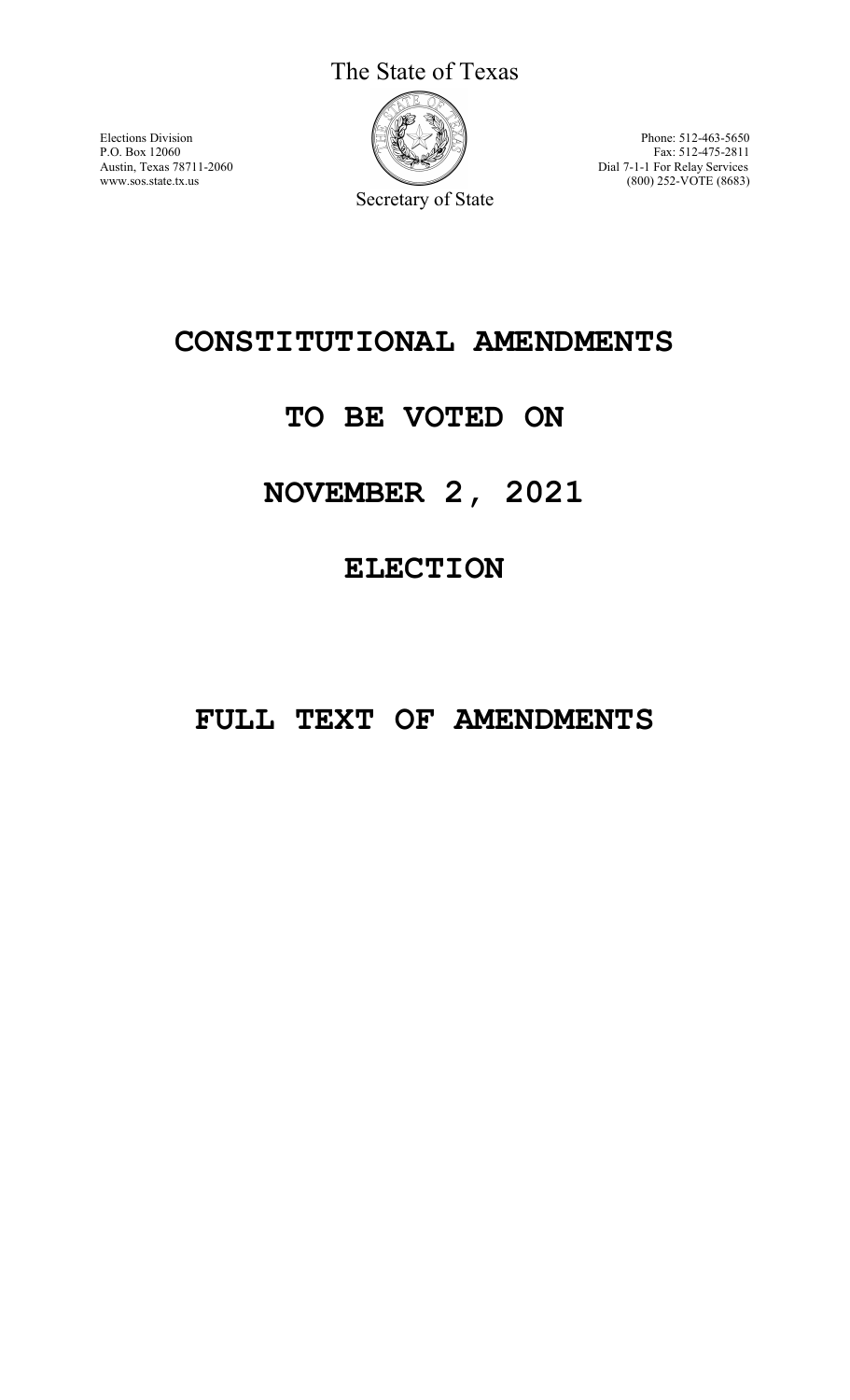#### **STATE OF TEXAS PROPOSITION 1 H.J.R. No. 143**

#### A JOINT RESOLUTION

proposing a constitutional amendment authorizing the professional sports team charitable foundations of organizations sanctioned by certain professional associations to conduct charitable raffles at rodeo venues.

BE IT RESOLVED BY THE LEGISLATURE OF THE STATE OF TEXAS:

SECTION 1. Section 47(d-1), Article III, Texas Constitution, is amended to read as follows:

(d-1) The legislature by general law may permit a professional sports team charitable foundation to conduct charitable raffles under the terms and conditions imposed by general law. The law may authorize the charitable foundation to pay with the raffle proceeds reasonable advertising, promotional, and administrative expenses. A law enacted under this subsection applies only to an entity defined as a professional sports team charitable foundation under that law and may only allow charitable raffles to be conducted at games or rodeo events hosted at the home venue of the professional sports team associated with a professional sports team charitable foundation. In this subsection, "professional sports team" means:

(1) a team organized in this state that is a member of Major League Baseball, the National Basketball Association, the National Hockey League, the National Football League, Major League Soccer, the American Hockey League, the East Coast Hockey League, the American Association of Independent Professional Baseball, the Atlantic League of Professional Baseball, Minor League Baseball, the National Basketball Association Development League, the National Women's Soccer League, the Major Arena Soccer League, the United Soccer League, or the Women's National Basketball Association;

(2) a person hosting a motorsports racing team event sanctioned by the National Association for Stock Car Auto Racing (NASCAR), INDYCar, or another nationally recognized motorsports racing association at a venue in this state with a permanent seating capacity of not less than 75,000;

(3) an organization hosting a Professional Golf Association event; [or]

(4) an organization sanctioned by the Professional Rodeo Cowboys Association or the Women's Professional Rodeo Association; or

(5) any other professional sports team defined by law. SECTION 2. This proposed constitutional amendment shall be submitted to the voters at an election to be held November 2, 2021. The ballot shall be printed to provide for voting for or against the proposition: "The constitutional amendment authorizing the professional sports team charitable foundations of organizations sanctioned by the Professional Rodeo Cowboys Association or the Women's Professional Rodeo Association to conduct charitable raffles at rodeo venues."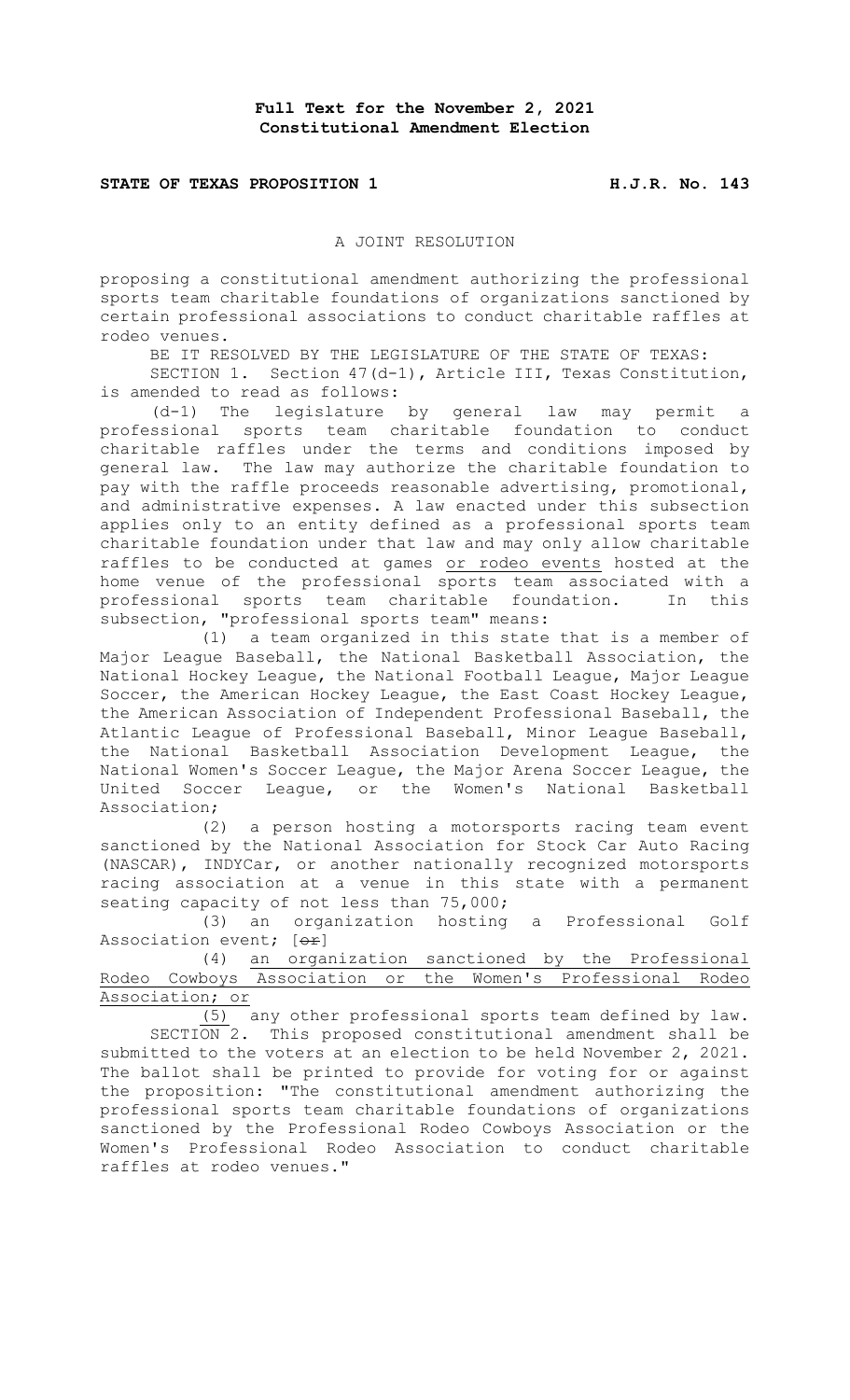### A JOINT RESOLUTION

proposing a constitutional amendment authorizing a county to finance the development or redevelopment of transportation or infrastructure in unproductive, underdeveloped, or blighted areas in the county; authorizing the issuance of bonds and notes.

BE IT RESOLVED BY THE LEGISLATURE OF THE STATE OF TEXAS:

SECTION 1. Section 1-g(b), Article VIII, Texas Constitution, is amended to read as follows:

(b) The legislature by general law may authorize a county or an incorporated city or town to issue bonds or notes to finance the development or redevelopment of an unproductive, underdeveloped, or blighted area within the  $county$ , city, or town and to pledge for repayment of those bonds or notes increases in ad valorem tax revenues imposed on property in the area by the county, city, or town and other political subdivisions. A county that issues bonds or notes for transportation improvements under a general law authorized by this subsection may not:

(1) pledge for the repayment of those bonds or notes more than 65 percent of the increases in ad valorem tax revenues each year; or

(2) use proceeds from the bonds or notes to finance the construction, operation, maintenance, or acquisition of rightsof-way of a toll road.

SECTION 2. This proposed constitutional amendment shall be submitted to the voters at an election to be held November 2, 2021. The ballot shall be printed to provide for voting for or against the proposition: "The constitutional amendment authorizing a county to finance the development or redevelopment of transportation or infrastructure in unproductive, underdeveloped, or blighted areas in the county."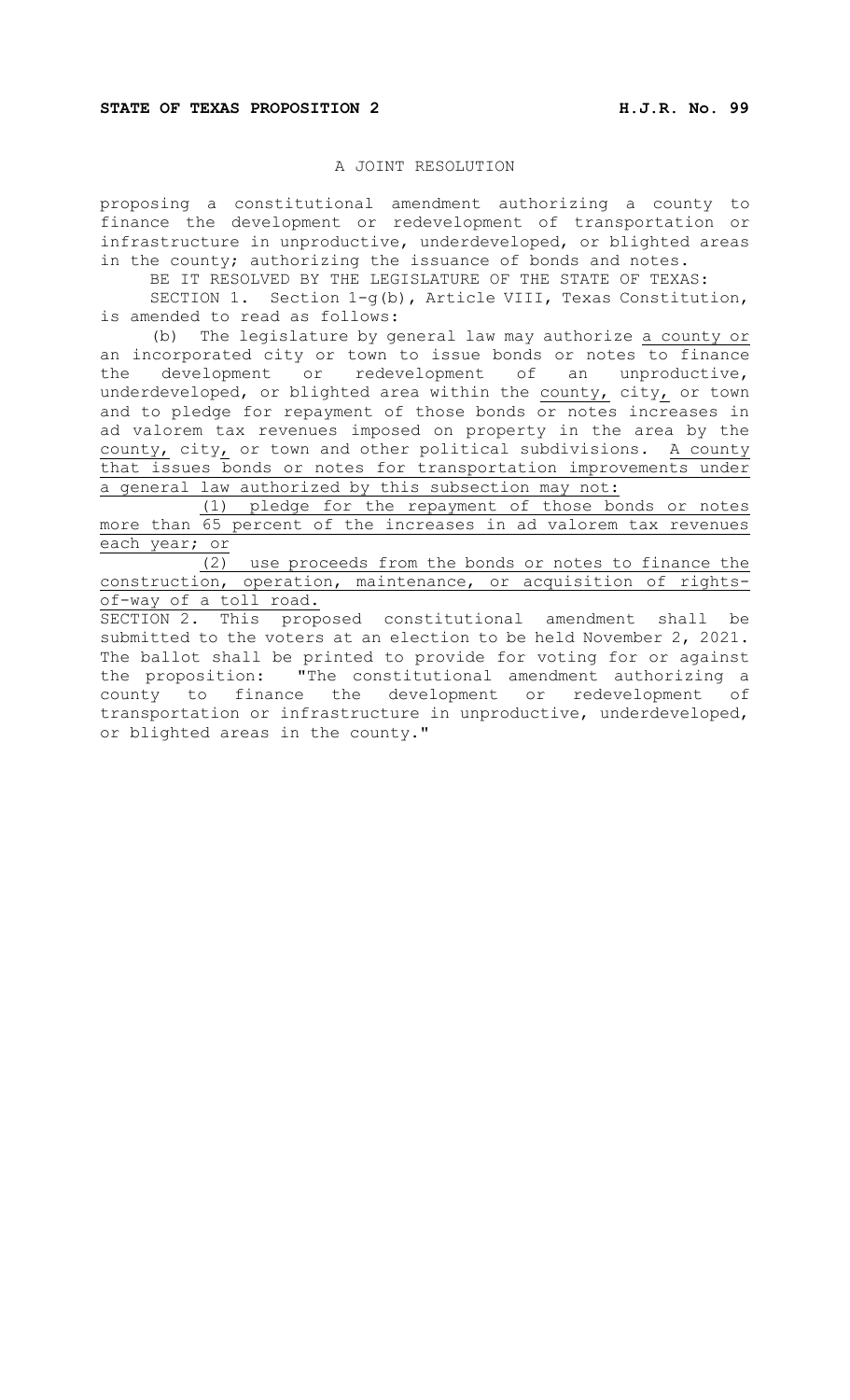# SENATE JOINT RESOLUTION

proposing a constitutional amendment to prohibit this state or a political subdivision of this state from prohibiting or limiting religious services of religious organizations.

BE IT RESOLVED BY THE LEGISLATURE OF THE STATE OF TEXAS: SECTION 1. Article I, Texas Constitution, is amended by adding Section 6-a to read as follows:

Sec. 6-a. This state or a political subdivision of this state may not enact, adopt, or issue a statute, order, proclamation, decision, or rule that prohibits or limits religious services, including religious services conducted in churches, congregations, and places of worship, in this state by a religious organization established to support and serve the propagation of a sincerely held religious belief.

SECTION 2. This proposed constitutional amendment shall be submitted to the voters at an election to be held November 2, 2021. The ballot shall be printed to permit voting for or against the proposition: "The constitutional amendment to prohibit this state or a political subdivision of this state from prohibiting or limiting religious services of religious organizations."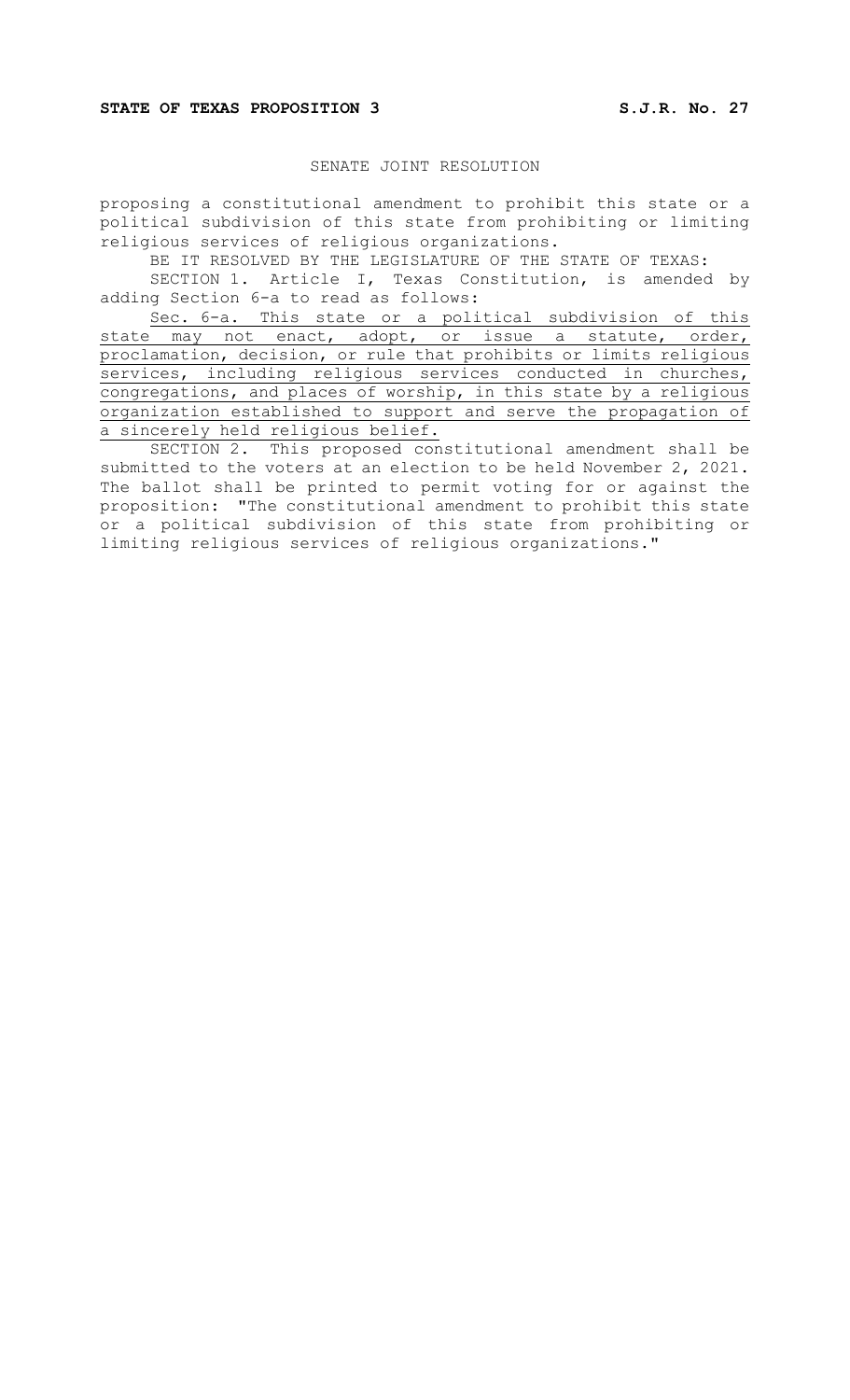# SENATE JOINT RESOLUTION

proposing a constitutional amendment changing the eligibility requirements for certain judicial offices.

BE IT RESOLVED BY THE LEGISLATURE OF THE STATE OF TEXAS:

SECTION 1. Section 2(b), Article V, Texas Constitution, is amended to read as follows:

(b) No person shall be eligible to serve in the office of Chief Justice or Justice of the Supreme Court unless the person:

(1) is licensed to practice law in the State of Texas; (2) [this state and] is, at the time of election, a

citizen of the United States and a resident of the State of Texas; (3) [this state, and] has attained the age of thirtyfive years;

 $(4)$  [, and] has been either:

(A) a practicing lawyer licensed in the State of Texas for at least ten years;  $[\tau]$  or

(B) a practicing lawyer licensed in the State of Texas and judge of a state court or county court established by the Legislature by statute for a combined total of [court of record together] at least ten years; and

(5) during the time required by Subdivision (4) of this subsection has not had the person's license to practice law revoked, suspended, or subject to a probated suspension.

SECTION 2. Section 7, Article V, Texas Constitution, is amended to read as follows:

Sec. 7. (a) The State shall be divided into judicial districts, with each district having one or more Judges as may be provided by law or by this Constitution.

(b) Each district judge shall be elected by the qualified voters at a General Election. To be eligible for appointment or election as a district judge, a person must:

(1) [and shall] be a citizen of the United States and a resident of this State;

(2) be  $\frac{1}{1}$  who is licensed to practice law in this State; (3) have [and has] been a practicing lawyer or a Judge of a Court in this State, or both combined, for eight  $f$  (four  $(4)$ ) years next preceding the judge's [his] election, during which time the judge's license to practice law has not been revoked, suspended, or subject to a probated suspension;

(4) have [who has] resided in the district in which the judge [he] was elected for two  $[+2+]$  years next preceding the  $[\frac{1}{n+1}]$ election;  $[-]$  and

(5) [who shall] reside in the [his] district during the <u>judge's</u> [<del>his</del>] term of office<u>.</u>

(c) A district judge shall [and] hold the [his] office for the <u>term</u> [<del>period</del>] of four [<del>(4)</del>] years[<del>,</del>] and [<del>who</del>] shall receive for the judge's [his] services an annual salary to be fixed by the Legislature.

(d) A District [The] Court shall conduct its proceedings at the county seat of the county in which the case is pending, except as otherwise provided by law. <u>The Court</u> [<del>He</del>] shall hold the regular terms [of his Court] at the County Seat of each County in the Court's [his] district in such manner as may be prescribed by law. The Legislature shall have power by General or Special Laws to make such provisions concerning the terms or sessions of each District Court as it may deem necessary.

(e) The Legislature shall also provide for the holding of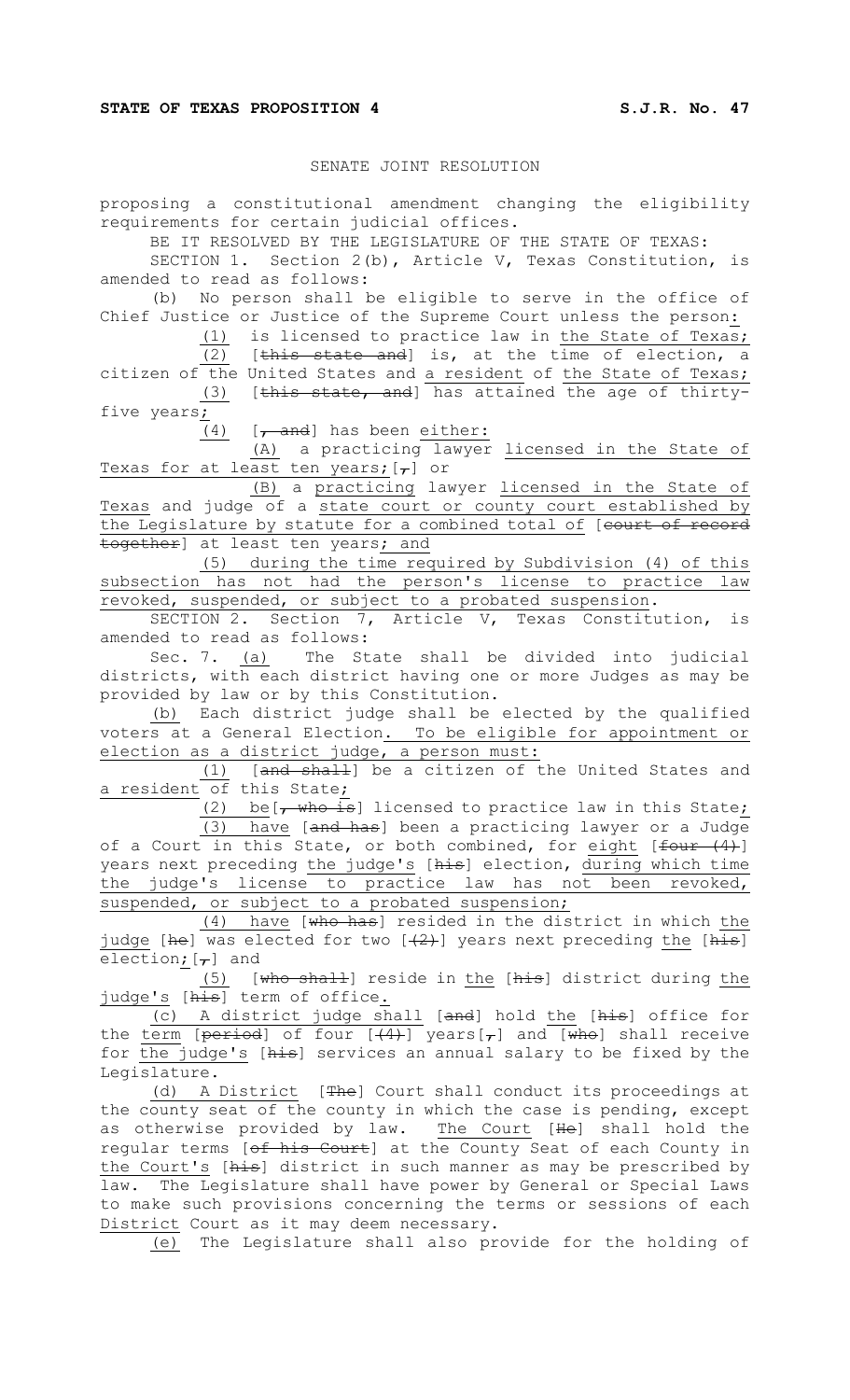District Court when the Judge thereof is absent, or is from any cause disabled or disqualified from presiding.

SECTION 3. The following temporary provision is added to the Texas Constitution:

TEMPORARY PROVISION. (a) This temporary provision applies to the constitutional amendment proposed by the 87th Legislature, Regular Session, 2021, changing the eligibility requirements for a justice of the supreme court, a judge of the court of criminal appeals, a justice of a court of appeals, and a district judge.

(b) The amendment to Section 2(b), Article V, of this constitution takes effect January 1, 2022, and applies only to a chief justice or other justice of the supreme court, a presiding judge or other judge of the court of criminal appeals, or a chief justice or other justice of a court of appeals who is first elected for a term that begins on or after January 1, 2025, or who is appointed on or after that date.

(c) The amendment to Section 7, Article V, of this constitution takes effect January 1, 2022, and applies only to a district judge who is first elected for a term that begins on or after January 1, 2025, or who is appointed on or after that date. (d) This temporary provision expires January 1, 2026.

SECTION 4. This proposed constitutional amendment shall be submitted to the voters at an election to be held November 2, 2021. The ballot shall be printed to provide for voting for or against the proposition: "The constitutional amendment changing the eligibility requirements for a justice of the supreme court, a judge of the court of criminal appeals, a justice of a court of appeals, and a district judge."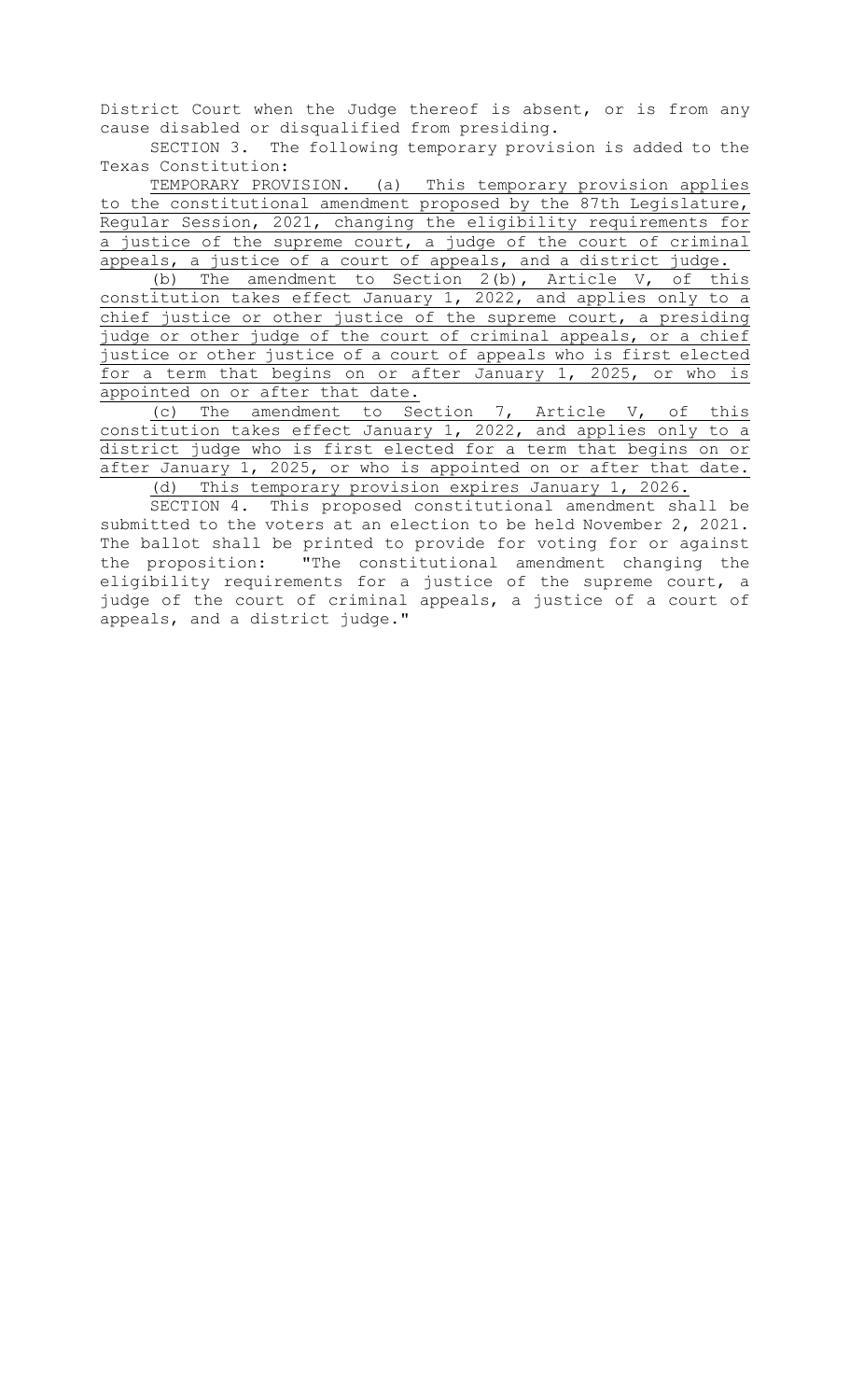### **STATE OF TEXAS PROPOSITION 5 H.J.R. No. 165**

# A JOINT RESOLUTION

proposing a constitutional amendment providing additional powers to the State Commission on Judicial Conduct with respect to candidates for judicial office.

BE IT RESOLVED BY THE LEGISLATURE OF THE STATE OF TEXAS:

SECTION 1. Section 1-a, Article V, Texas Constitution, is amended by adding Subsection (13-a) to read as follows:

(13-a) The Commission may accept complaints or reports, conduct investigations, and take any other action authorized by this section with respect to a candidate for an office named in Subsection (6)(A) of this section in the same manner the Commission is authorized to take those actions with respect to a person holding that office.

SECTION 2. This proposed constitutional amendment shall be submitted to the voters at an election to be held November 2, 2021. The ballot shall be printed to permit voting for or against the proposition: "The constitutional amendment providing additional powers to the State Commission on Judicial Conduct with respect to candidates for judicial office."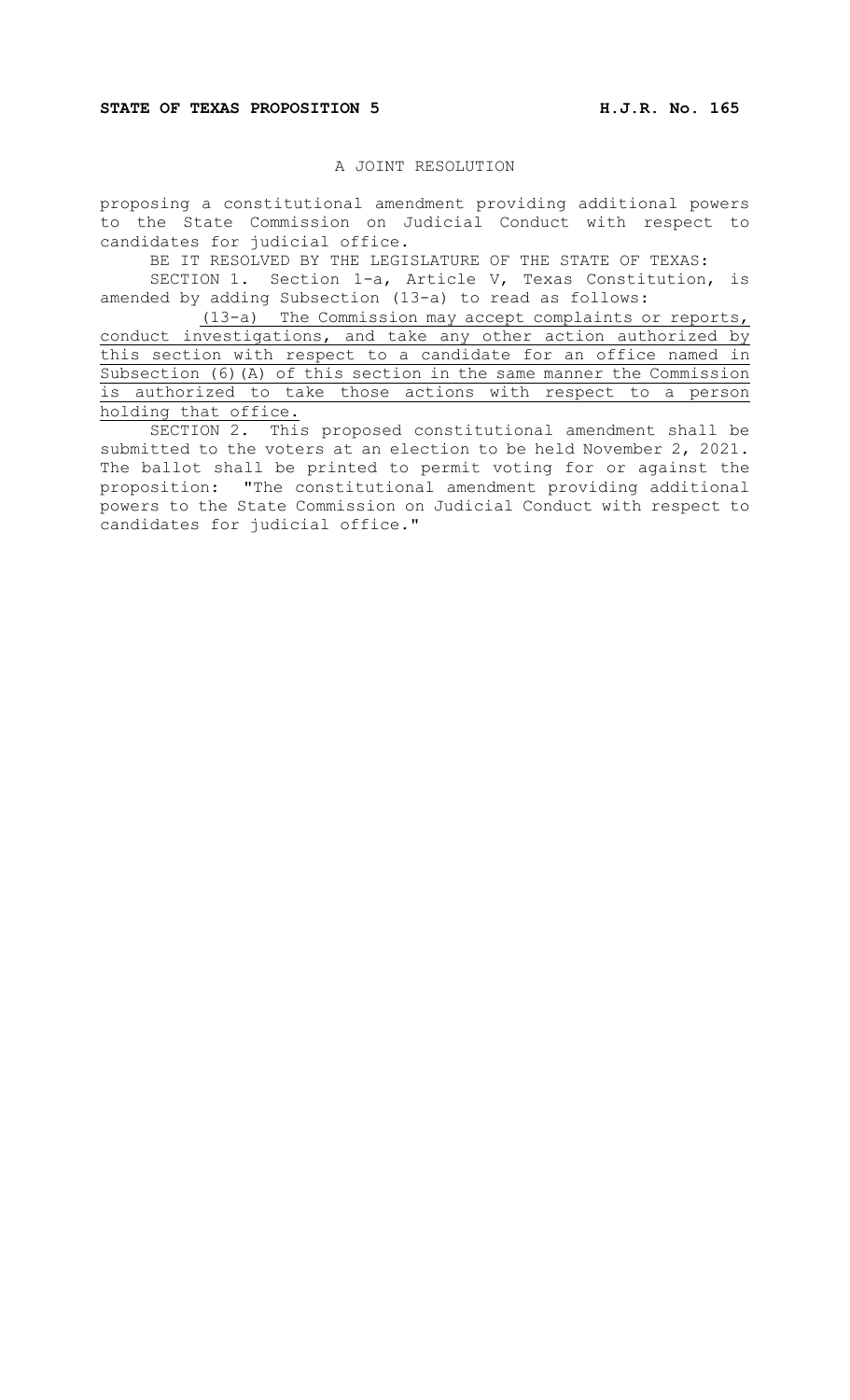# SENATE JOINT RESOLUTION

proposing a constitutional amendment establishing a right for residents of certain facilities to designate an essential caregiver for in-person visitation.

BE IT RESOLVED BY THE LEGISLATURE OF THE STATE OF TEXAS:

SECTION 1. Article I, Texas Constitution, is amended by adding Section 35 to read as follows:

Sec. 35. (a) A resident of a nursing facility, assisted living facility, intermediate care facility for individuals with an intellectual disability, residence providing home and community-based services, or state supported living center, as those terms are defined by general law, has the right to designate an essential caregiver with whom the facility, residence, or center may not prohibit in-person visitation.

(b) Notwithstanding Subsection (a) of this section, the legislature by general law may provide guidelines for a facility, residence, or center described by Subsection (a) of this section to follow in establishing essential caregiver visitation policies and procedures.<br>SECTION 2.

This proposed constitutional amendment shall be submitted to the voters at an election to be held November 2, 2021. The ballot shall be printed to permit voting for or against the proposition: "The constitutional amendment establishing a right for residents of certain facilities to designate an essential caregiver for in-person visitation."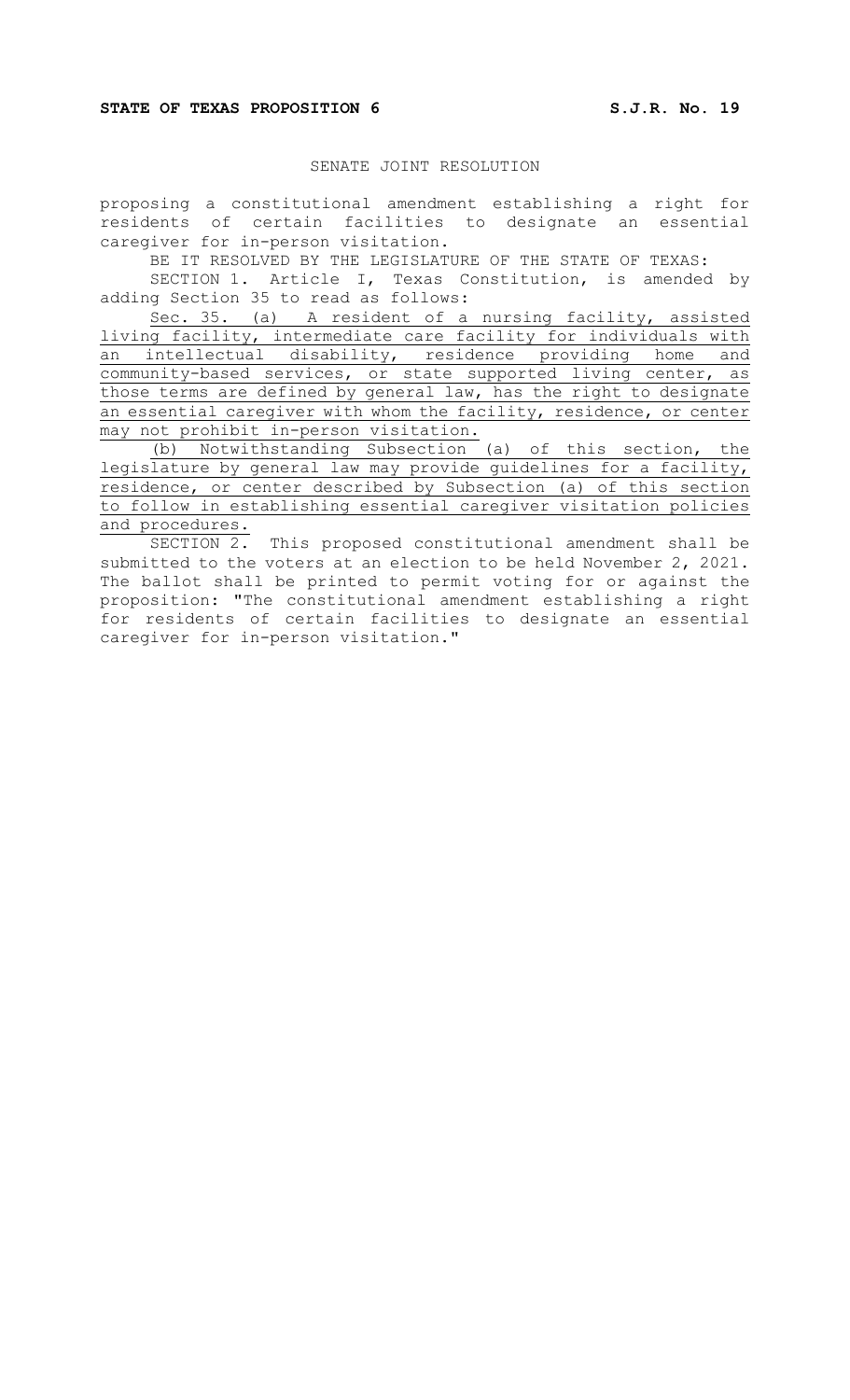# A JOINT RESOLUTION

proposing a constitutional amendment to allow the surviving spouse of a person who is disabled to receive a limitation on the school district ad valorem taxes on the spouse's residence homestead if the spouse is 55 years of age or older at the time of the person's death.

BE IT RESOLVED BY THE LEGISLATURE OF THE STATE OF TEXAS:

SECTION 1. Section 1-b(d), Article VIII, Texas Constitution, is amended to read as follows:

(d) Except as otherwise provided by this subsection, if a person receives a residence homestead exemption prescribed by Subsection (c) of this section for homesteads of persons who are 65 years of age or older or who are disabled, the total amount of ad valorem taxes imposed on that homestead for general elementary and secondary public school purposes may not be increased while it remains the residence homestead of that person or that person's spouse who receives the exemption. If a person who is 65 years of age or older or who is disabled dies in a year in which the person received the exemption, the total amount of ad valorem taxes imposed on the homestead for general elementary and secondary public school purposes may not be increased while it remains the residence homestead of that person's surviving spouse if the spouse is 55 years of age or older at the time of the person's death, subject to any exceptions provided by general law. The legislature, by general law, may provide for the transfer of all or a proportionate amount of a limitation provided by this subsection for a person who qualifies for the limitation and establishes a different residence homestead. However, taxes otherwise limited by this subsection may be increased to the extent the value of the homestead is increased by improvements other than repairs or improvements made to comply with governmental requirements and except as may be consistent with the transfer of a limitation under this subsection. For a residence homestead subject to the limitation provided by this subsection in the 1996 tax year or an earlier tax year, the legislature shall provide for a reduction in the amount of the limitation for the 1997 tax year and subsequent tax years in an amount equal to \$10,000 multiplied by the 1997 tax rate for general elementary and secondary public school purposes applicable to the residence homestead. For a residence homestead subject to the limitation provided by this subsection in the 2014 tax year or an earlier tax year, the legislature shall provide for a reduction in the amount of the limitation for the 2015 tax year and subsequent tax years in an amount equal to \$10,000 multiplied by the 2015 tax rate for general elementary and secondary public school purposes applicable to the residence homestead.

SECTION 2. The following temporary provision is added to the Texas Constitution:

TEMPORARY PROVISION. (a) The changes to the law made by Section 1, Chapter 1284 (H.B. 1313), Acts of the 86th Legislature, Regular Session, 2019, are validated.

(b) An action taken by a tax official in reliance on Section 1, Chapter 1284 (H.B. 1313), Acts of the 86th Legislature, Regular Session, 2019, is validated.

(c) A collector who collected school district ad valorem taxes from a surviving spouse who, under the law as amended by Section 1, Chapter 1284 (H.B. 1313), Acts of the 86th Legislature,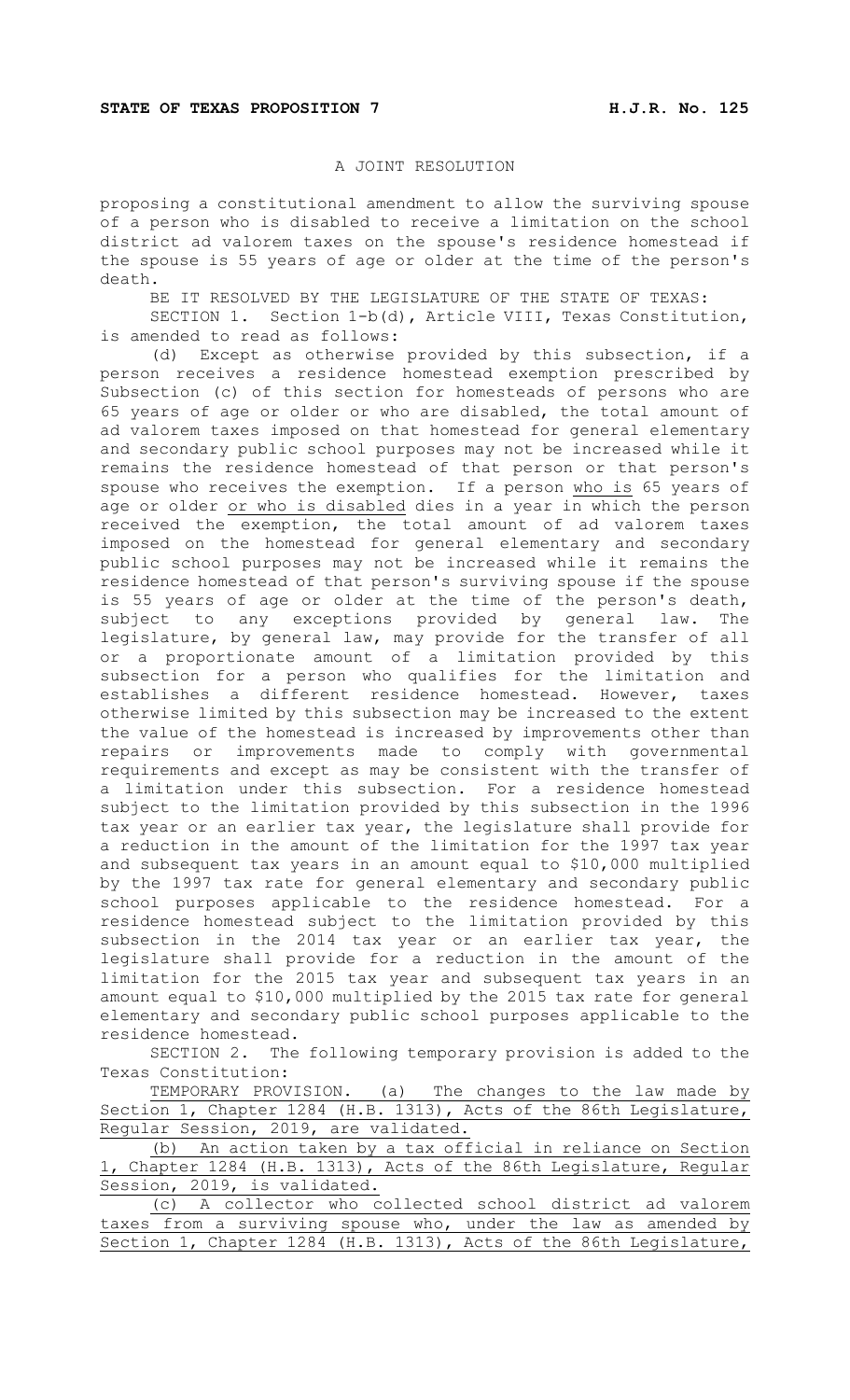Regular Session, 2019, was entitled to receive a limitation on school district taxes on the spouse's residence homestead shall calculate the school district taxes that should have been imposed for the 2020 and 2021 tax years taking into account the change in law made by that Act and, if the taxes collected by the collector for those tax years exceed the taxes that should have been imposed as calculated under this subsection, the collector shall refund to the surviving spouse the difference between the taxes collected and the taxes that should have been imposed as calculated under this subsection.

(d) This temporary provision expires January 1, 2023.

SECTION 3. This proposed constitutional amendment shall be submitted to the voters at an election to be held November 2, 2021. The ballot shall be printed to provide for voting for or against the proposition: "The constitutional amendment to allow the surviving spouse of a person who is disabled to receive a limitation on the school district ad valorem taxes on the spouse's residence homestead if the spouse is 55 years of age or older at the time of the person's death."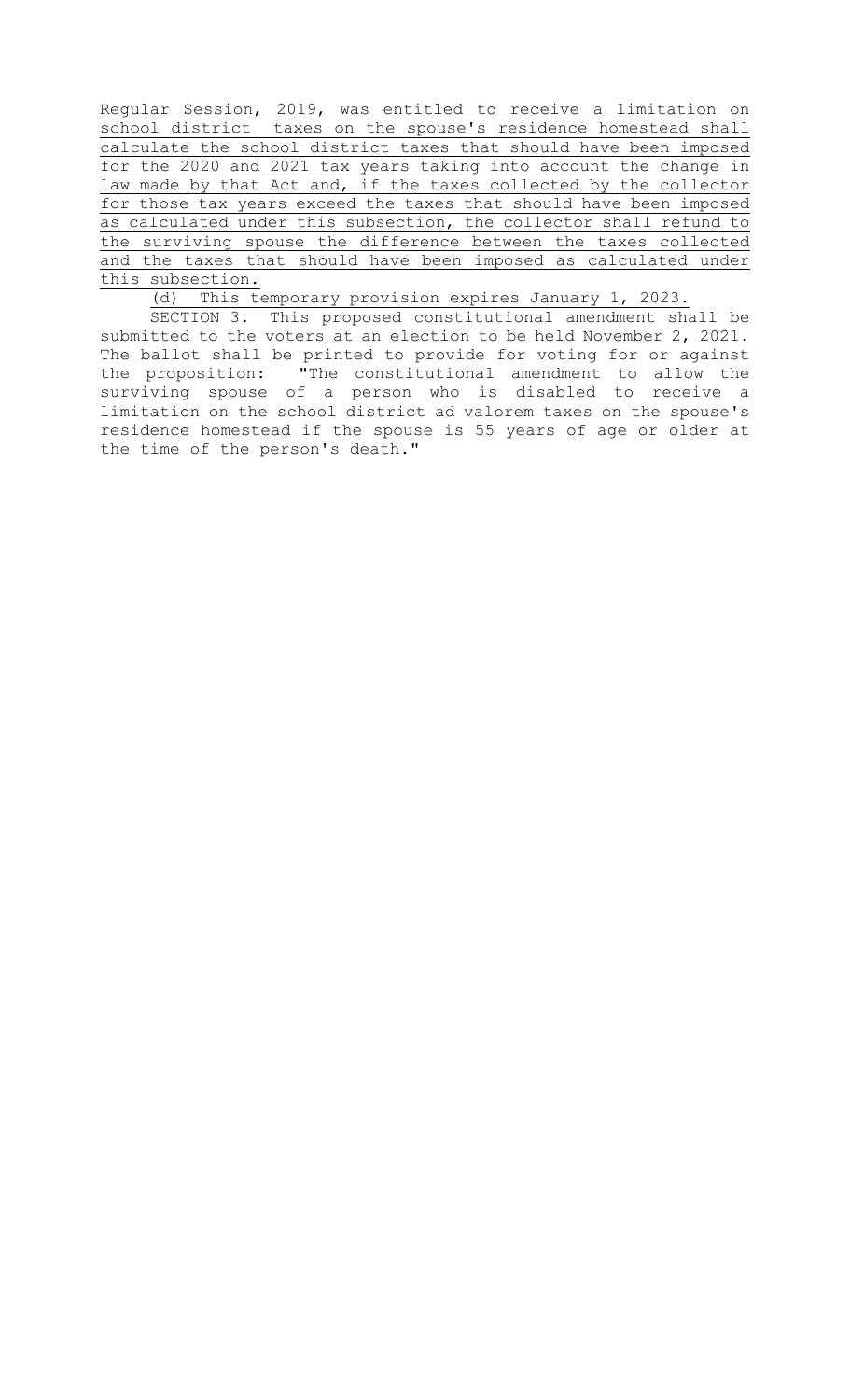### SENATE JOINT RESOLUTION

proposing a constitutional amendment authorizing the legislature to provide for an exemption from ad valorem taxation of all or part of the market value of the residence homestead of the surviving spouse of a member of the armed services of the United States who is killed or fatally injured in the line of duty.

BE IT RESOLVED BY THE LEGISLATURE OF THE STATE OF TEXAS:

SECTION 1. Section 1-b(m), Article VIII, Texas Constitution, is amended to read as follows:

(m) The legislature by general law may provide that the surviving spouse of a member of the armed services of the United States who is killed or fatally injured in the line of duty  $[\pm n]$ action] is entitled to an exemption from ad valorem taxation of all or part of the market value of the surviving spouse's residence homestead if the surviving spouse has not remarried since the death of the member of the armed services.

SECTION 2. The following temporary provision is added to the Texas Constitution:

TEMPORARY PROVISION. (a) This temporary provision applies to the constitutional amendment proposed by the 87th Legislature, Regular Session, 2021, authorizing the legislature to provide for an exemption from ad valorem taxation of all or part of the market value of the residence homestead of the surviving spouse of a member of the armed services of the United States who is killed or fatally injured in the line of duty.

(b) The amendment to Section 1-b(m), Article VIII, of this constitution takes effect January 1, 2022, and applies only to a tax year beginning on or after that date.

(c) This temporary provision expires January 1, 2023.

SECTION 3. This proposed constitutional amendment shall be submitted to the voters at an election to be held November 2, 2021. The ballot shall be printed to permit voting for or against the proposition: "The constitutional amendment authorizing the legislature to provide for an exemption from ad valorem taxation of all or part of the market value of the residence homestead of the surviving spouse of a member of the armed services of the United States who is killed or fatally injured in the line of duty."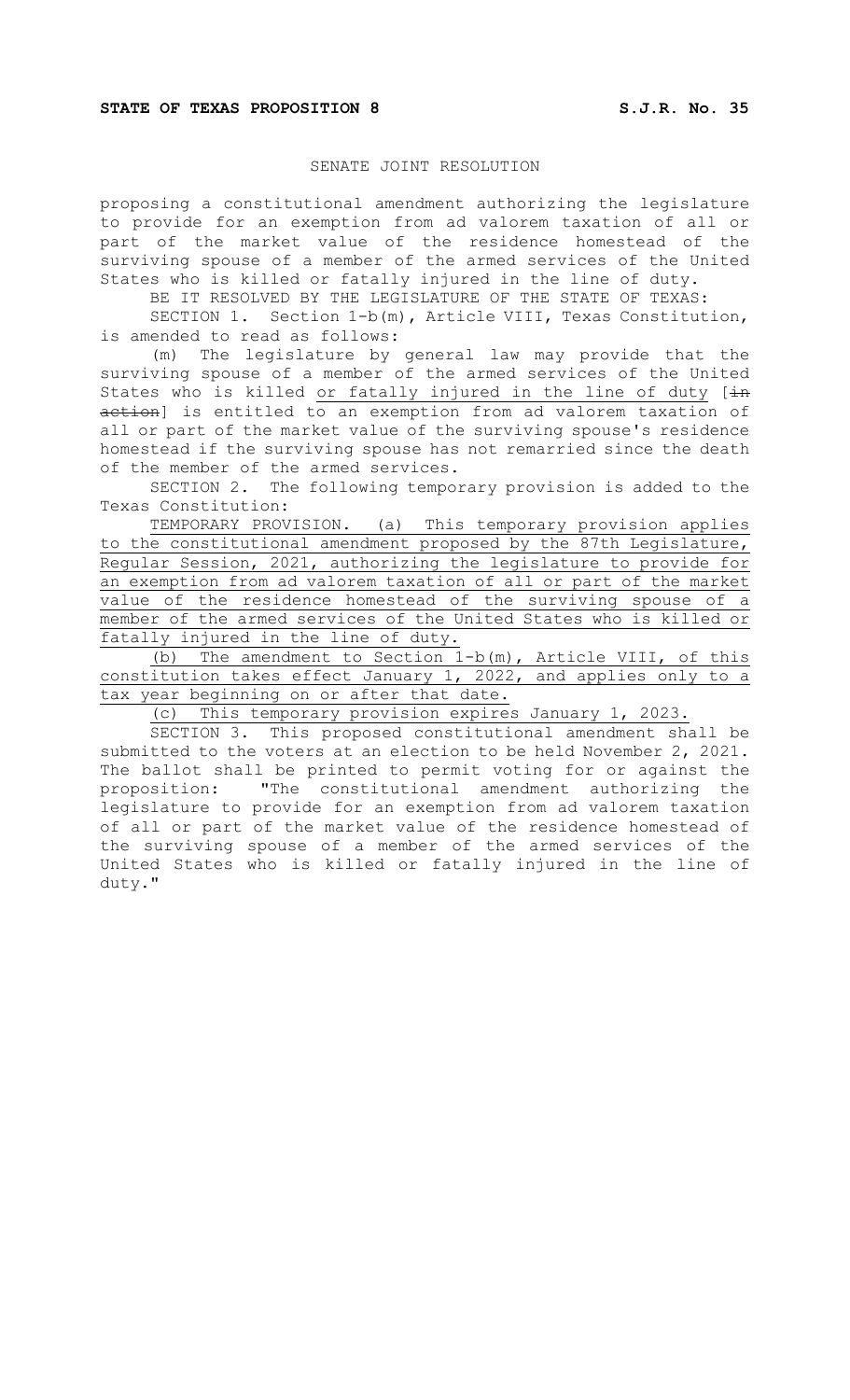# **PROPUESTA 1 DEL ESTADO DE TEXAS H.J.R. N.º 143**

#### UNA RESOLUCIÓN CONJUNTA

Que propone una enmienda constitucional que autoriza a las fundaciones benéficas de equipos deportivos profesionales de organizaciones sancionadas por ciertas asociaciones profesionales a realizar rifas benéficas en sedes de rodeo.

SE RESUELVE POR LA LEGISLATURA DEL ESTADO DE TEXAS:

SECCIÓN 1. La Sección 47(d-1), Artículo III, de la Constitución de Texas, se modifica para establecer lo siguiente:

(d-1) La legislatura, por ley general, podrá permitir que una fundación benéfica de un equipo deportivo profesional realice rifas benéficas conforme a los términos y las condiciones impuestas por la ley general. La ley podrá autorizar a la fundación benéfica a pagar con los ingresos de la rifa los gastos razonables de publicidad, promoción y administración. Una ley promulgada en virtud de este inciso se aplica únicamente a una entidad definida como fundación benéfica de un equipo deportivo profesional en virtud de dicha ley y solo puede permitir que se realicen rifas benéficas en juegos o eventos de rodeo organizados en la sede del equipo deportivo profesional asociado a una fundación benéfica de un equipo deportivo profesional. En este inciso, "equipo deportivo profesional" significa:

(1) un equipo organizado en este Estado que es miembro de la Liga Mayor de Béisbol, la Asociación Nacional de Baloncesto, la Liga Nacional de Hockey, la Liga Nacional de Fútbol, la Liga Mayor de Fútbol, la Liga Americana de Hockey, la Liga de Hockey de la Costa Este, la Asociación Americana de Béisbol Profesional Independiente, la Liga Atlántica de Béisbol Profesional, la Liga Menor de Béisbol, la Liga de Desarrollo de la Asociación Nacional de Baloncesto, la Liga Nacional de Fútbol Femenino, la Liga Mayor de Fútbol de Arena, la United Soccer League (Liga de Fútbol Americana) o la Asociación Nacional de Baloncesto Femenino;

(2) una persona que organiza un evento de un equipo de carreras de automóviles sancionado por la Asociación Nacional de Carreras de Automóviles de Serie (National Association for Stock Car Auto Racing, NASCAR), la INDYCar u otra asociación de carreras de automóviles reconocida a nivel nacional en un lugar de este Estado con una capacidad permanente de no menos de 75,000 asientos;

(3) una organización que realiza un evento de la Asociación Profesional de Golf;  $[\Theta]$ 

(4) una organización sancionada por la Asociación Profesional de Vaqueros de Rodeo o la Asociación Profesional de Rodeo Femenino; o

(5) cualquier otro equipo deportivo profesional definido por la ley.

SECCIÓN 2. Esta propuesta de enmienda constitucional se someterá a los votantes en una elección que se celebrará el 2 de noviembre de 2021. La papeleta de votación se imprimirá de manera que se pueda votar a favor o en contra de la propuesta: "Enmienda constitucional que autoriza a las fundaciones benéficas de equipos deportivos profesionales de organizaciones sancionadas por la Asociación Profesional de Vaqueros de Rodeo o la Asociación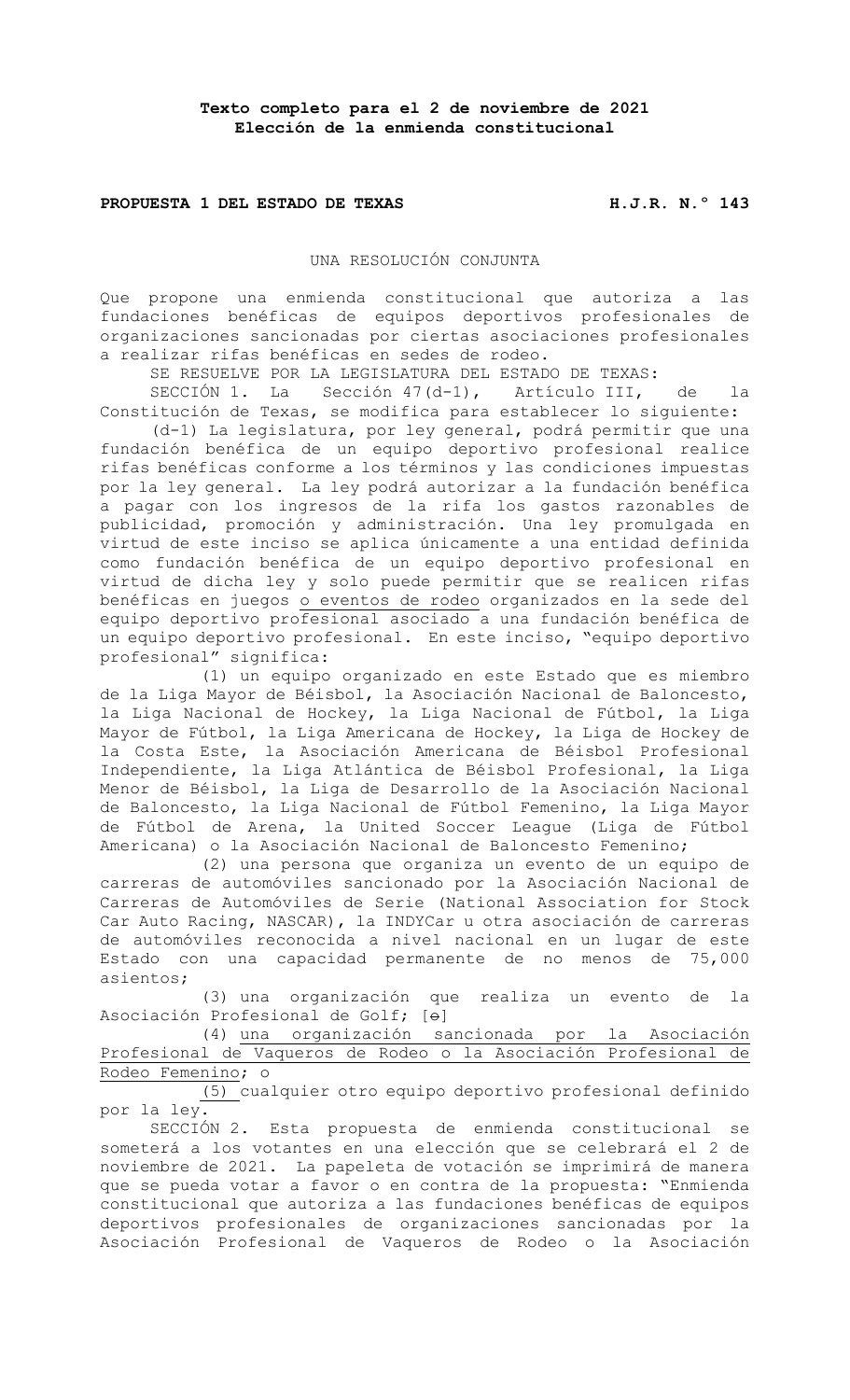Profesional de Rodeo Femenino a realizar rifas benéficas en eventos de rodeo".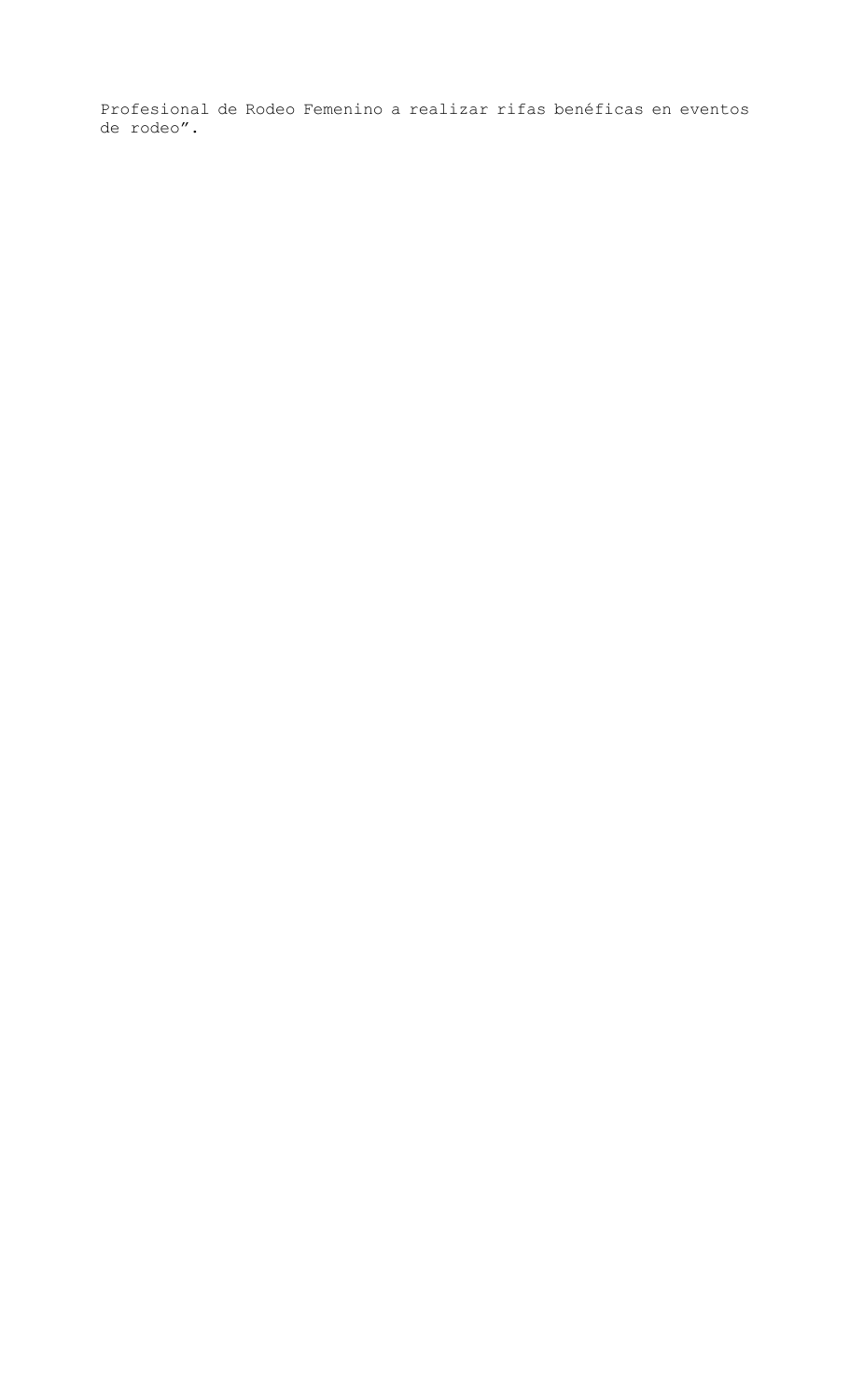### UNA RESOLUCIÓN CONJUNTA

Que propone una enmienda constitucional que autoriza a un condado a financiar el desarrollo o la reurbanización del transporte o la infraestructura en áreas improductivas, subdesarrolladas o arruinadas en el condado; que autoriza la emisión de bonos y pagarés.

SE RESUELVE POR LA LEGISLATURA DEL ESTADO DE TEXAS:

SECCIÓN 1. La Sección 1-g(b), Artículo VIII, de la Constitución de Texas, se modifica para establecer lo siguiente:

(b) La legislatura, por ley general, podrá autorizar a un condado o a una ciudad o un pueblo incorporado a emitir bonos o pagarés para financiar el desarrollo o la reurbanización de un área improductiva, subdesarrollada o arruinada dentro del condado, de la ciudad o del pueblo, y a pignorar para el pago de esos bonos o pagarés el aumento en los ingresos fiscales *ad valorem* sobre la propiedad en el área impuestos por el condado, la ciudad o el pueblo, y otras subdivisiones políticas. Un condado que emite bonos o pagarés para mejoras en el transporte en virtud de una ley general autorizada por esta subsección no puede:

(1) pignorar para el reembolso de esos bonos o pagarés más del 65 % de los aumentos de los ingresos fiscales *ad valorem* cada año; o

(2) utilizar los ingresos de los bonos o pagarés para financiar la construcción, la operación, el mantenimiento o la adquisición de derechos de paso de una autopista de peaje.

SECCIÓN 2. Esta propuesta de enmienda constitucional se someterá a los votantes en una elección que se celebrará el 2 de noviembre de 2021. La papeleta de votación se imprimirá de manera que se pueda votar a favor o en contra de la propuesta: "Enmienda constitucional que autoriza a un condado a financiar el desarrollo o la reurbanización del transporte o la infraestructura en áreas improductivas, subdesarrolladas o arruinadas en el condado".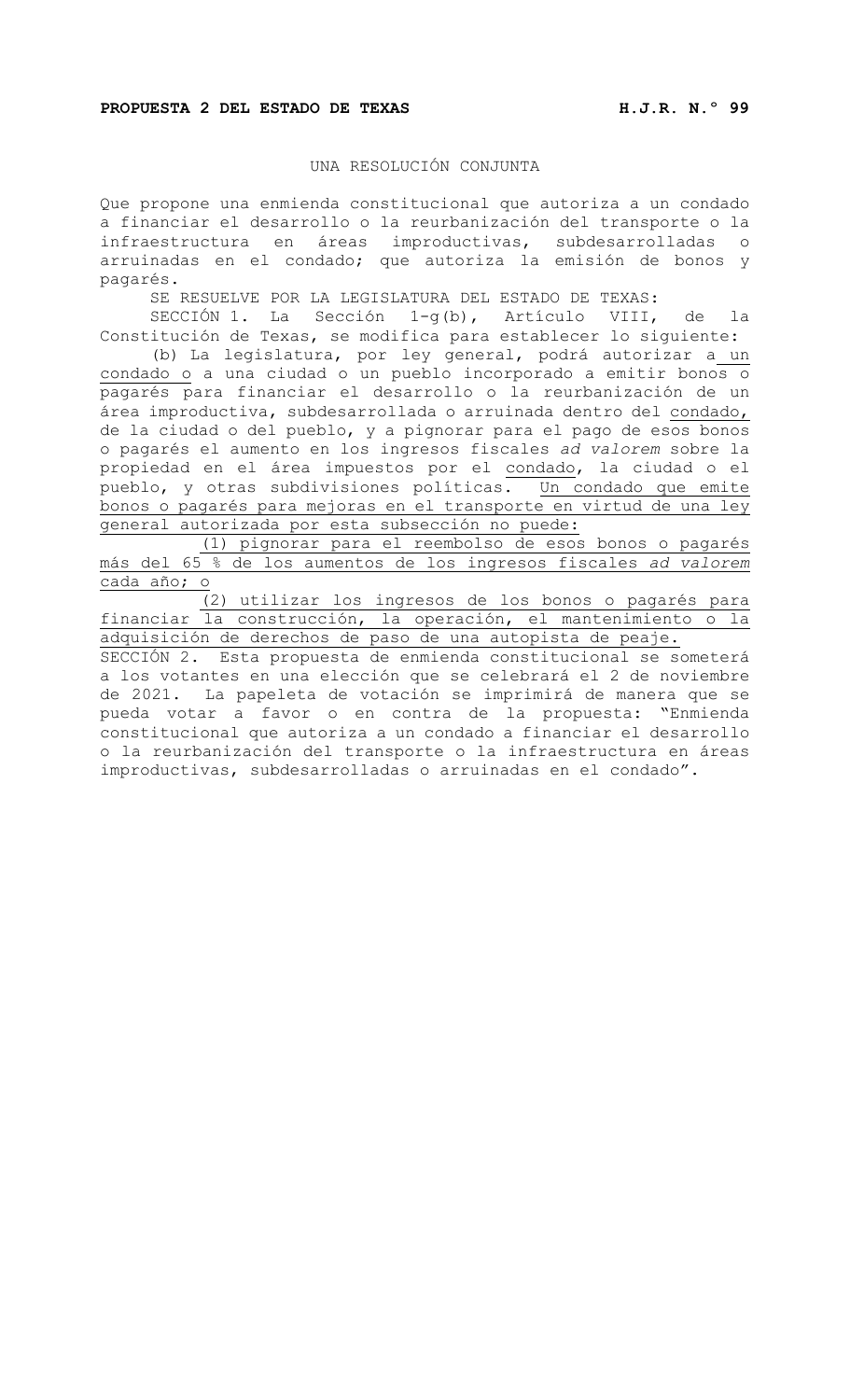#### **PROPUESTA 3 DEL ESTADO DE TEXAS S.J.R. N.º 27**

#### RESOLUCIÓN CONJUNTA DEL SENADO

Que propone una enmienda constitucional para prohibir que este Estado o una subdivisión política de este Estado prohíba o limite los servicios religiosos de las organizaciones religiosas.

SE RESUELVE POR LA LEGISLATURA DEL ESTADO DE TEXAS:

SECCIÓN 1. El Artículo I de la Constitución de Texas se modifica con la adición de la Sección 6-a que establece lo siguiente:

Sec. 6-a. Este Estado o una subdivisión política de este Estado no podrá promulgar, adoptar o emitir un estatuto, una orden, una proclamación, una decisión o una norma que prohíba o limite los servicios religiosos, incluidos los servicios religiosos realizados en iglesias, congregaciones y lugares de culto, en este Estado por una organización religiosa establecida para apoyar y respaldar la propagación de una creencia religiosa sincera.

SECCIÓN 2. Esta propuesta de enmienda constitucional se someterá a los votantes en una elección que se celebrará el 2 de noviembre de 2021. La papeleta de votación se imprimirá para permitir el voto a favor o en contra de la propuesta: "Enmienda constitucional que prohíbe que este Estado o una subdivisión política de este Estado prohíba o limite los servicios religiosos de las organizaciones religiosas".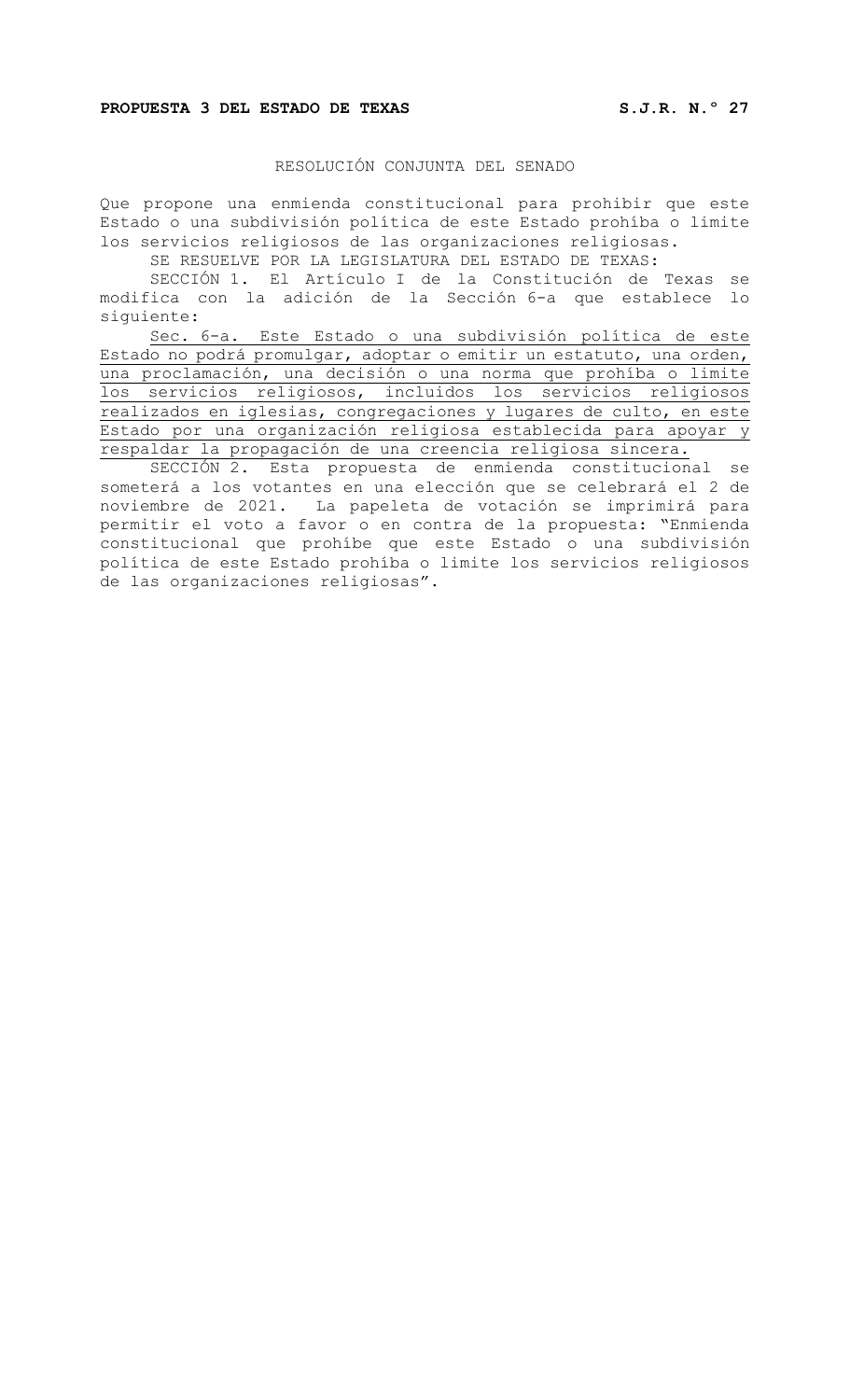### RESOLUCIÓN CONJUNTA DEL SENADO

Que propone una enmienda constitucional que cambie los requisitos de elegibilidad para ciertos cargos judiciales.

SE RESUELVE POR LA LEGISLATURA DEL ESTADO DE TEXAS:

SECCIÓN 1. La Sección 2(b), Artículo V, de la Constitución de Texas se modifica para establecer lo siguiente:

(b) Ninguna persona será elegible para ocupar el cargo de presidente o juez de la Corte Suprema a menos que la persona:

(1) tenga licencia para ejercer la abogacía en el estado de Texas;

(2) [este estado y] sea, al momento de la elección, ciudadano de los Estados Unidos y residente del estado de Texas;

(3) [este estado, y] haya cumplido la edad de treinta y cinco años;

 $(4)$  [ $\overline{y}$ ] haya sido:

(A) un abogado en ejercicio con licencia en el estado de Texas durante al menos diez años;  $[\tau]$ 

(B) un abogado en ejercicio con licencia en el estado de Texas y juez de un tribunal estatal o de un tribunal de condado establecido por la Legislatura mediante estatuto por un total combinado de [tribunal de registro en conjunto] al menos diez años;

(5) durante el tiempo requerido por la Subdivisión (4) de este inciso, no se le haya revocado, suspendido o sometido a una suspensión condicional su licencia para ejercer la abogacía.

SECCIÓN 2. La Sección 7, Artículo V, de la Constitución de Texas se modifica para establecer lo siguiente:

Sec. 7. (a) El Estado estará dividido en distritos judiciales, y cada distrito tendrá uno o más jueces según lo disponga la ley o esta Constitución.

(b) Cada juez del distrito será elegido por los votantes calificados en una elección general. Para ser elegible para el nombramiento o la elección como juez del distrito, una persona debe:

(1) [y deberá] ser ciudadano de los Estados Unidos y residente de este Estado;

(2) tener $[-es]$  licencia para ejercer la abogacía en este Estado;

(3) haber  $[\frac{1}{2}, \frac{1}{2}]$  sido un abogado en ejercicio o un juez de un tribunal en este Estado, o ambos combinados, durante los ocho [cuatro (4)] años anteriores a [su] la elección del juez, durante los cuales su licencia de juez para ejercer la abogacía no ha sido revocada, suspendida o sujeta a una suspensión condicional;

(4) haber [que haya] residido en el distrito en el que  $j$ uez [é $\pm$ ] fue elegido durante los dos [ $(2)$ ] años anteriores a la  $[su]$  elección;  $[\tau]$ 

(5) [que deberá] residir en el [su] distrito durante [su] el mandato como juez.

(c) Un juez del distrito [<del>y</del>] ocupará <u>el</u> [<del>su</del>] cargo por el <u>término</u> [<del>período</del>] de cuatro [<del>(4)</del>] años [<del>,</del>] y [<del>que</del>] recibirá por los servicios como <u>juez</u> [<del>su</del>] un salario anual que será fijado por la Legislatura.

(d) Un tribunal [El] de distrito llevará a cabo sus procedimientos en la sede del condado en el que el caso esté pendiente, salvo que la ley disponga lo contrario. El tribunal [<del>Él</del>] oficiará los períodos regulares [<del>de su tribunal</del>] en la sede del condado de cada uno de los condados del [su] distrito del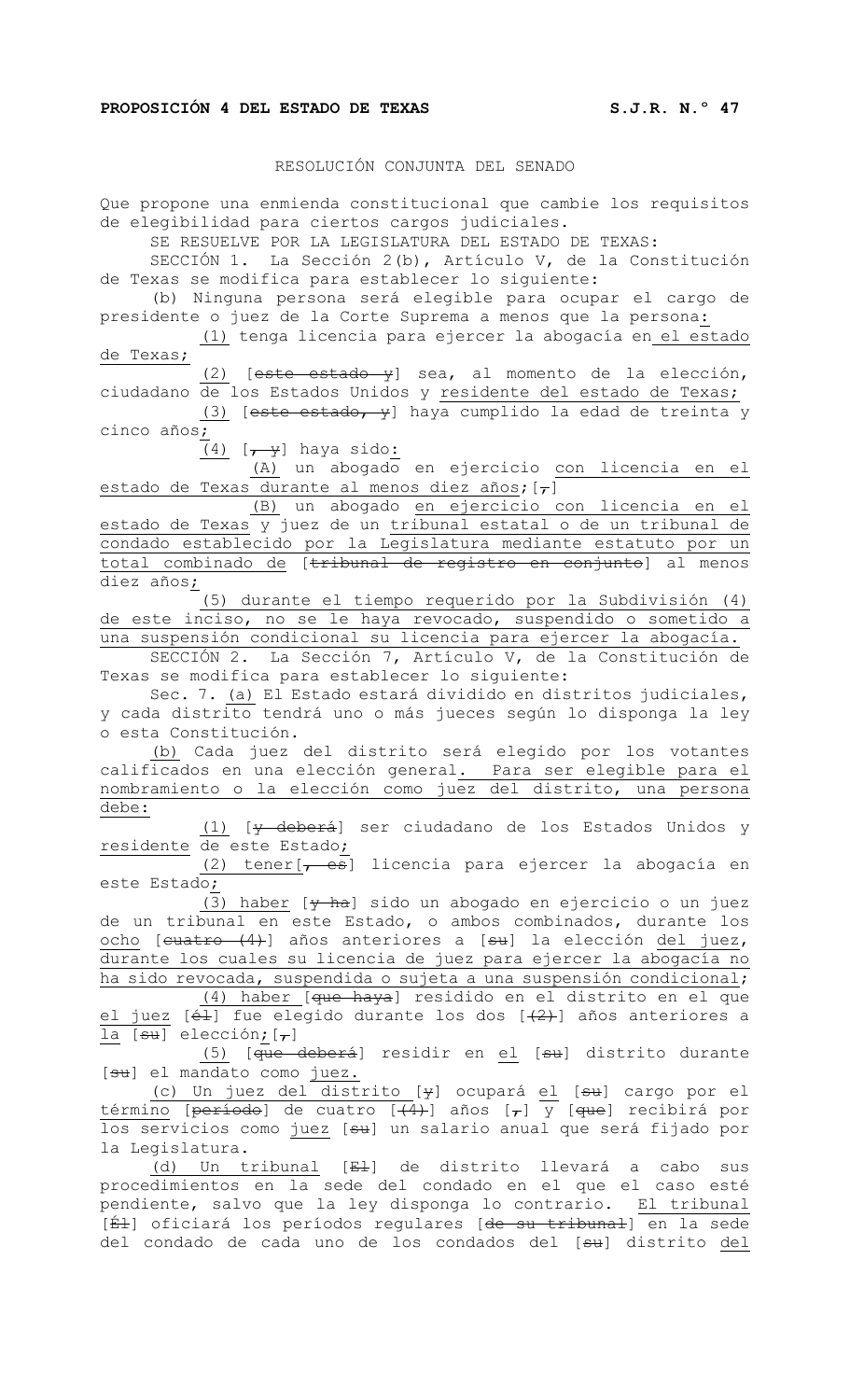tribunal, según lo establecido por la ley. La Legislatura estará facultada para dictar, mediante leyes generales o especiales, las disposiciones relativas a los términos o las sesiones de cada tribunal de distrito que considere necesarias.

(e) La Legislatura también oficiará el tribunal de distrito cuando el juez del tribunal esté ausente o esté por cualquier causa inhabilitado o descalificado para presidir.

SECCIÓN 3. Se añade la siguiente disposición temporal a la Constitución de Texas:

DISPOSICIÓN TEMPORAL. (a) Esta disposición temporal se aplica la enmienda constitucional propuesta por la 87<sup>ª</sup> Legislatura, Sesión Ordinaria, de 2021, que cambia los requisitos de elegibilidad para un juez de la corte suprema, un juez del tribunal de apelaciones penales, un juez del tribunal de apelaciones y un juez del distrito.

(b) La enmienda de la Sección 2(b), Artículo V, de esta constitución entra en vigor el 1 de enero de 2022, y se aplica solo a un presidente de la corte o a otro juez de la corte suprema, a un juez presidente u otro juez del tribunal de apelaciones penales, o a un presidente de la corte o a otro juez del tribunal de apelaciones que es elegido por primera vez para un mandato que comienza el 1 de enero de 2025 o después, o que es nombrado en esa fecha o después.

(c) La enmienda de la Sección 7, Artículo V, de esta constitución entra en vigor el 1 de enero de 2022, y se aplica solo a un juez del distrito que es elegido por primera vez para un mandato que comienza el 1 de enero de 2025 o después, o que es nombrado en esa fecha o después.

(d) Esta disposición temporal expira el 1 de enero de 2026.

SECCIÓN 4. Esta propuesta de enmienda constitucional se someterá a los votantes en una elección que se celebrará el 2 de noviembre de 2021. La papeleta de votación se imprimirá de manera que se pueda votar a favor o en contra de la propuesta: "Enmienda constitucional que cambia los requisitos de elegibilidad para un juez de la corte suprema, un juez del tribunal de apelaciones penales, un juez del tribunal de apelaciones y un juez del distrito".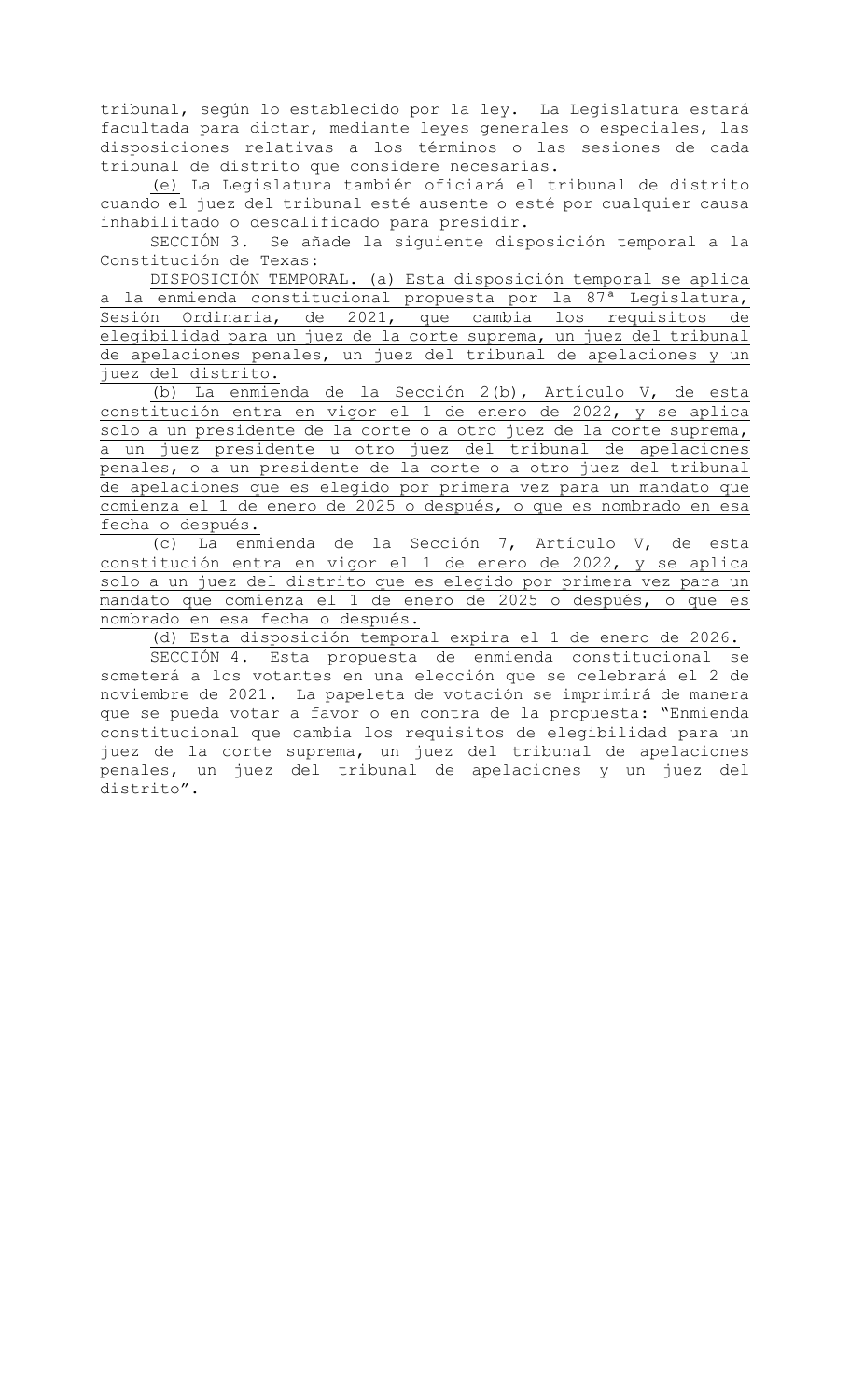#### **PROPUESTA 5 DEL ESTADO DE TEXAS H.J.R. N.º 165**

# UNA RESOLUCIÓN CONJUNTA

Que propone una enmienda constitucional que otorga poderes adicionales a la Comisión Estatal de Conducta Judicial con respecto a los candidatos a cargos judiciales.

SE RESUELVE POR LA LEGISLATURA DEL ESTADO DE TEXAS:

SECCIÓN 1. La Sección 1-a, Artículo V, de la Constitución de Texas se modifica con la adición del Inciso (13-a) que establece lo siguiente:

(13-a) La Comisión podrá aceptar quejas o informes, realizar investigaciones y tomar cualquier otra acción autorizada por esta sección con respecto a un candidato a un cargo nombrado en el Inciso (6)(A) de esta sección de la misma manera que la Comisión está autorizada a tomar esas acciones con respecto a una persona que ocupa ese cargo.

SECCIÓN 2. Esta propuesta de enmienda constitucional se someterá a los votantes en una elección que se celebrará el 2 de noviembre de 2021. La papeleta de votación se imprimirá para permitir el voto a favor o en contra de la propuesta: "Enmienda constitucional que otorga poderes adicionales a la Comisión Estatal de Conducta Judicial con respecto a los candidatos a cargos judiciales".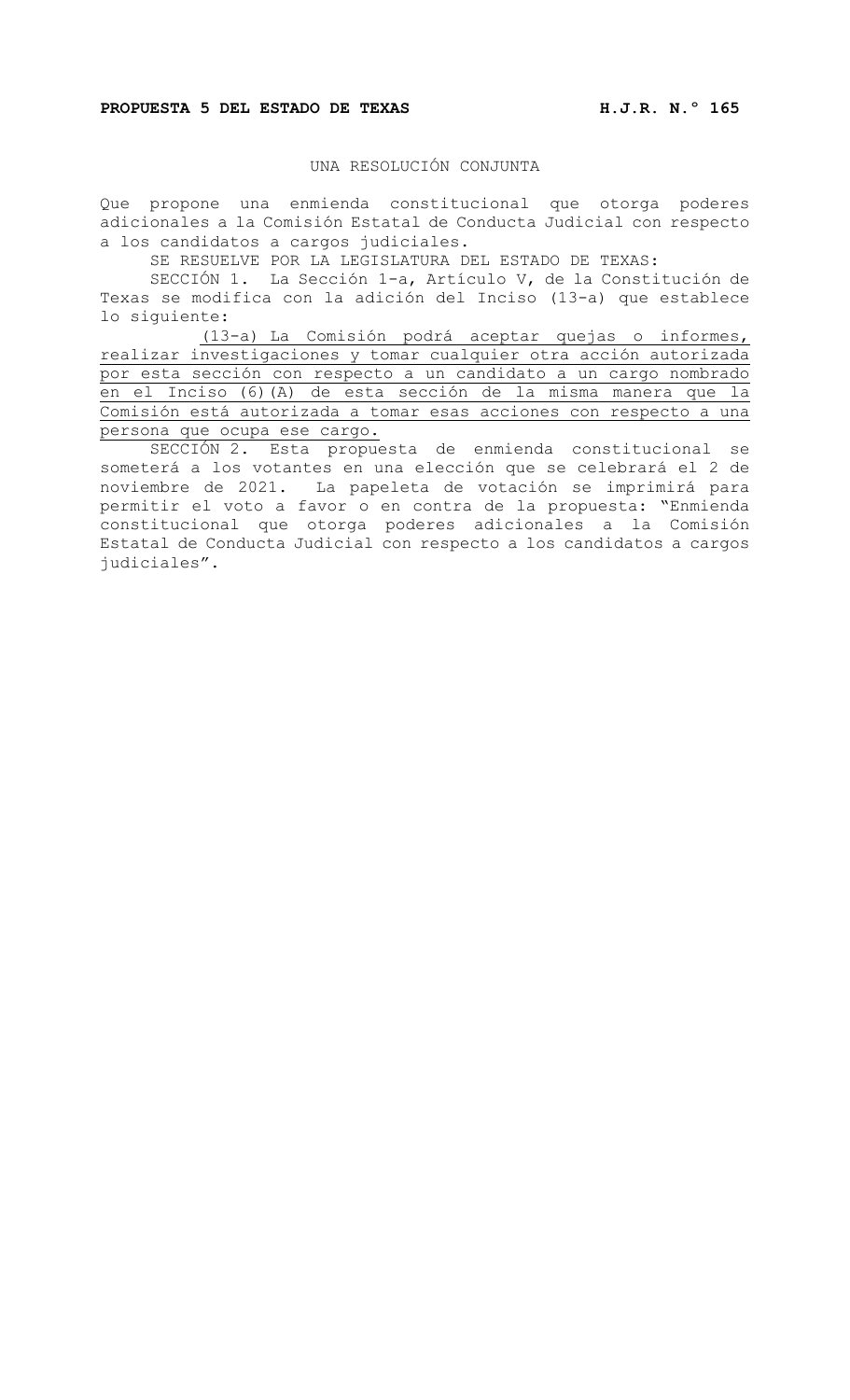#### **PROPUESTA 6 DEL ESTADO DE TEXAS S.J.R. N.º 19**

### RESOLUCIÓN CONJUNTA DEL SENADO

Que propone una enmienda constitucional que establece el derecho de los residentes de ciertos establecimientos a designar un cuidador esencial para las visitas en persona.

SE RESUELVE POR LA LEGISLATURA DEL ESTADO DE TEXAS:

SECCIÓN 1. El Artículo I de la Constitución de Texas se modifica con la adición de la Sección 35 que establece lo siguiente:

Sec. 35. (a) Un residente de un centro de enfermería, un centro de vida asistida, un centro de atención intermedia para personas con discapacidad intelectual, una residencia que preste servicios a domicilio y en la comunidad, o un centro estatal de vida asistida, según se definen estos términos en la ley general, tiene derecho a designar a un cuidador esencial a quien la instalación, la residencia o el centro no pueden prohibir las visitas en persona.

(b) No obstante el Inciso (a) de esta sección, la legislatura, por ley general, puede proporcionar pautas para que una instalación, una residencia o un centro descrito en el Inciso (a) de esta sección siga estableciendo políticas y procedimientos de visitas de cuidadores esenciales.

SECCIÓN 2. Esta propuesta de enmienda constitucional se someterá a los votantes en una elección que se celebrará el 2 de noviembre de 2021. La papeleta de votación se imprimirá para permitir el voto a favor o en contra de la propuesta: "Enmienda constitucional que establece el derecho de los residentes de ciertos establecimientos a designar un cuidador esencial para las visitas en persona".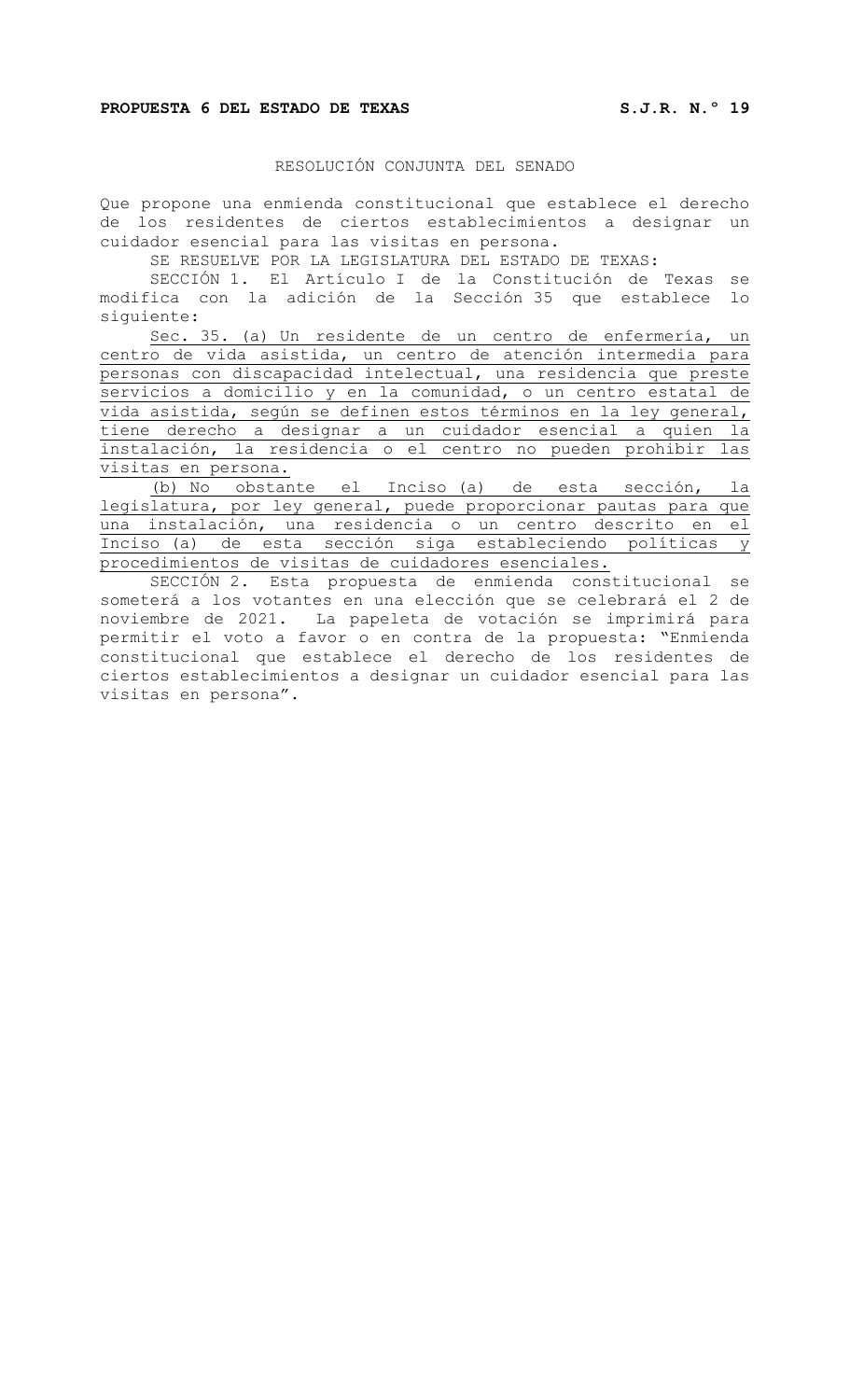### UNA RESOLUCIÓN CONJUNTA

Que propone una enmienda constitucional para permitir que el cónyuge sobreviviente de una persona discapacitada reciba una limitación en los impuestos *ad valorem* del distrito escolar sobre la residencia del cónyuge si este tiene 55 años de edad o más al momento de la muerte de la persona.

SE RESUELVE POR LA LEGISLATURA DEL ESTADO DE TEXAS:<br>SECCIÓN 1. La Sección 1-b(d) del Artículo VIII

La Sección 1-b(d) del Artículo VIII, de la Constitución de Texas se modifica para establecer lo siguiente:

(d) Salvo que se disponga lo contrario en este inciso, si una persona recibe una exención de residencia prescrita por el Inciso (c) de esta sección para las viviendas de personas de 65 años de edad o más, o discapacitadas, el monto total de los impuestos *ad valorem* que se imponen a esa vivienda para fines generales de escuelas públicas primarias y secundarias no podrá aumentarse mientras siga siendo la residencia de esa persona o del cónyuge de esa persona que recibe la exención. Si una persona de 65 años de edad o más, o discapacitada, fallece en un año en el que la persona recibió la exención, el importe total de los impuestos *ad valorem* aplicados a la vivienda para fines generales de escuela pública primaria y secundaria no podrá aumentarse mientras siga siendo la residencia del cónyuge sobreviviente de dicha persona, si el cónyuge tiene 55 años de edad o más al momento del fallecimiento de la persona, sin perjuicio de las excepciones previstas en la ley general. La legislatura, por ley general, puede disponer la transferencia de la totalidad o de una cantidad proporcional de una limitación dispuesta por este inciso para una persona que reúna los requisitos para la limitación y establezca una residencia diferente. Sin embargo, los impuestos limitados de otra manera por este inciso se pueden aumentar en la medida en que el valor de la vivienda se incremente por mejoras que no sean reparaciones o mejoras hechas para cumplir con los requisitos gubernamentales, y salvo que sea compatible con la transferencia de una limitación bajo este inciso. En el caso de una residencia sujeta a la limitación prevista en este inciso en el ejercicio fiscal de 1996 o en un ejercicio fiscal anterior, el poder legislativo establecerá una reducción del importe de la limitación para el ejercicio fiscal de 1997 y los ejercicios fiscales posteriores por un importe igual a 10,000 USD multiplicado por la tasa impositiva de 1997 para fines generales de escuela pública primaria y secundaria aplicable a la residencia. En el caso de una residencia sujeta a la limitación dispuesta por este inciso en el año fiscal 2014 o en un año fiscal anterior, la legislatura dispondrá una reducción en el monto de la limitación para el año fiscal 2015 y los años fiscales subsiguientes en un monto igual a 10,000 USD multiplicado por la tasa impositiva de 2015 para fines generales de escuela pública primaria y secundaria aplicable a la residencia.

SECCIÓN 2. Se añade la siguiente disposición temporal a la Constitución de Texas:

DISPOSICIÓN TEMPORAL. (a) Se validan los cambios en la ley realizados por la Sección 1, Capítulo 1284 (H.B. 1313), Leyes de la 86ª Legislatura, Sesión Ordinaria, de 2019.

(b) Se valida una acción tomada por un funcionario de impuestos en base a la Sección 1, Capítulo 1284 (H.B. 1313), Leyes de la 86ª Legislatura, Sesión Ordinaria, de 2019.

c) Un recaudador que cobró impuestos *ad valorem* del distrito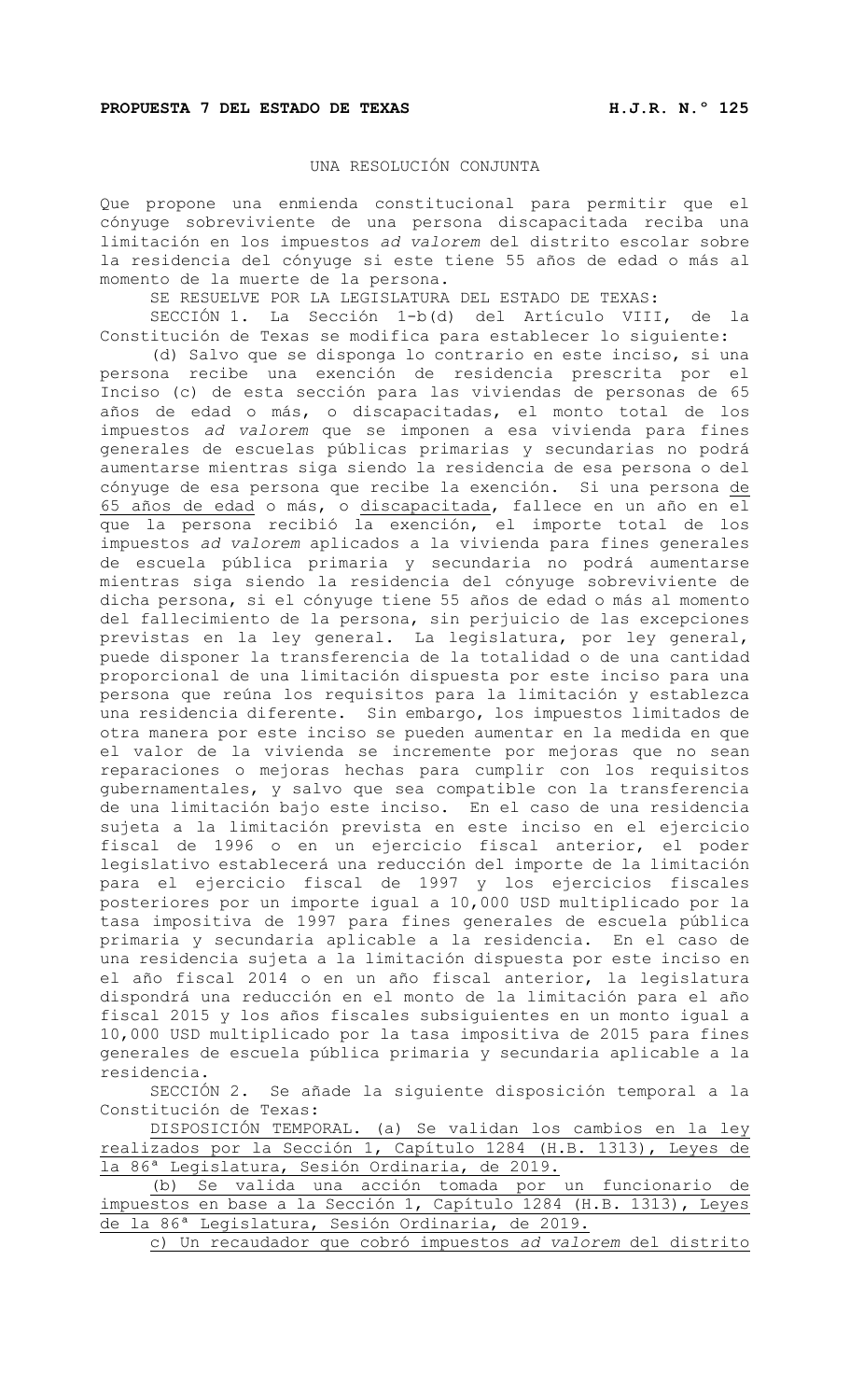escolar de un cónyuge sobreviviente que, en virtud de la ley enmendada por la Sección 1, Capítulo 1284 (H.B. 1313), Leyes de la 86ª Legislatura, Sesión Ordinaria, de 2019, tenía derecho a recibir una limitación en los impuestos del distrito escolar sobre la residencia del cónyuge, calculará los impuestos del distrito escolar que se deberían haber aplicado a los años fiscales 2020 y 2021 teniendo en cuenta el cambio en la ley hecho por esa Ley y, si los impuestos recaudados por el recaudador para esos años fiscales exceden los impuestos que se deberían haber aplicado según lo calculado bajo este inciso, el recaudador reembolsará al cónyuge sobreviviente la diferencia entre los impuestos recaudados y los impuestos que se deberían haber aplicado según lo calculado conforme a este inciso.

(d) Esta disposición temporal expira el 1 de enero de 2023.

SECCIÓN 3. Esta propuesta de enmienda constitucional se someterá a los votantes en una elección que se celebrará el 2 de noviembre de 2021. La papeleta de votación se imprimirá de manera que se pueda votar a favor o en contra de la propuesta: "Enmienda constitucional para permitir que el cónyuge sobreviviente de una persona discapacitada reciba una limitación en los impuestos *ad valorem* del distrito escolar sobre la residencia del cónyuge si este tiene 55 años de edad o más al momento del fallecimiento de la persona".